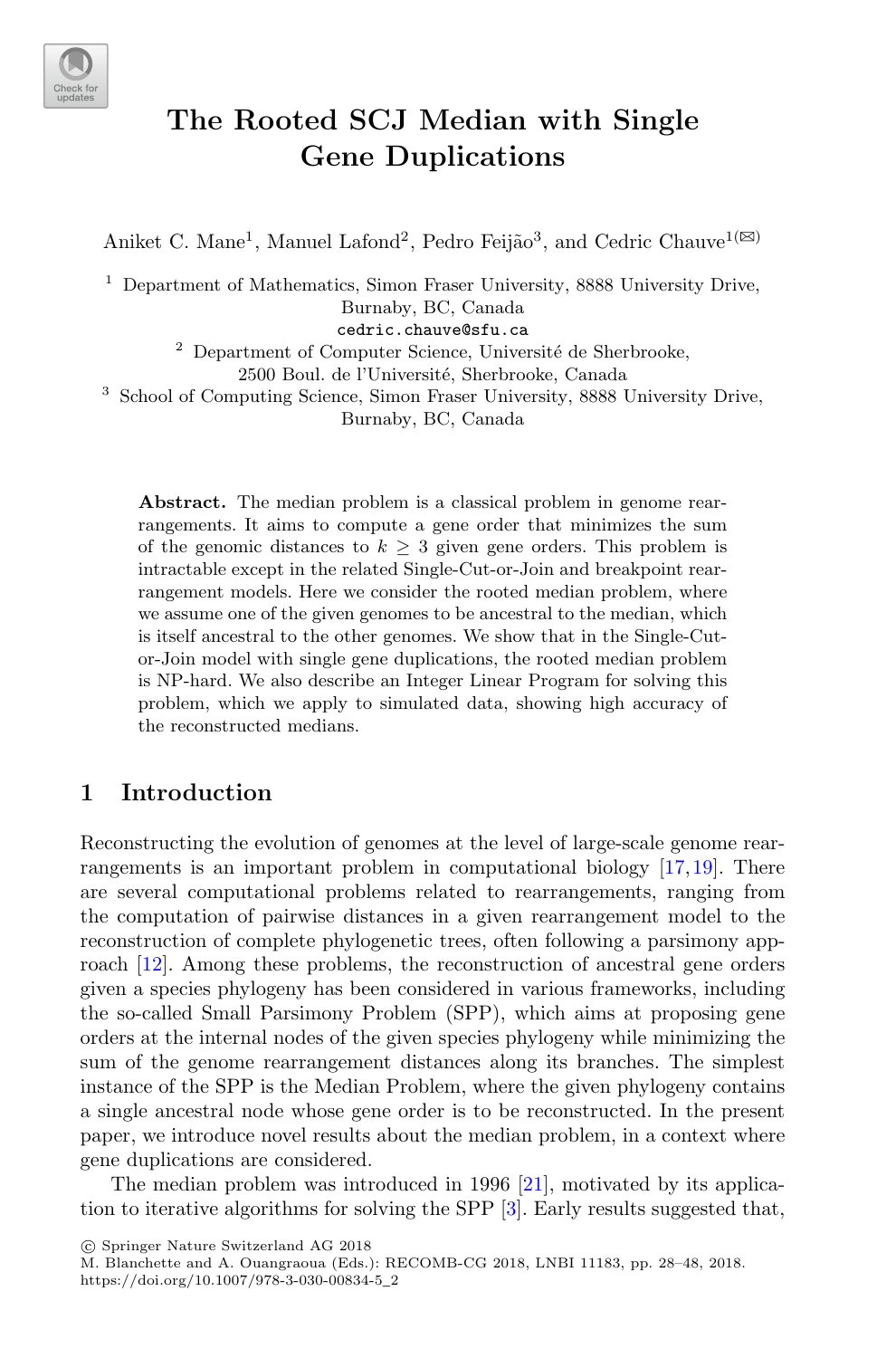even in the simple breakpoint distance model, computing a median gene order is intractable [\[20](#page-20-4)], and heuristics based on the Traveling Salesman Problem (TSP) were introduced to solve the breakpoint median problem [\[3](#page-19-0)[,7](#page-19-1)]. However, in 2009, Tannier, Zheng and Sankoff proved that computing a median gene order that is allowed to contain an arbitrary mixture of linear and circular chromosomes was tractable in the breakpoint distance model, by using a reduction to the problem of computing a Maximum Weight Matching (MWM) [\[22](#page-20-5)]. This tractability result, the first of its kind in genome rearrangements, renewed the interest in gene order median problems, although most of the following work presented intractability results, even on variations of the breakpoint distance [\[5](#page-19-2)[,9](#page-19-3),[14\]](#page-20-6). A notable exception was the Single-Cut-or-Join (SCJ) distance, introduced by Feijão and Meidanis [\[11](#page-20-7)], where it was shown that both the SCJ median problem and the SCJ SPP are tractable.

Gene duplication is another important evolutionary mechanism, ranging from single-gene duplication to whole-genome duplications (WGD) [\[13](#page-20-8)[,15](#page-20-9)]. The first models of evolution by genome rearrangements considered the case of genomes with equal gene content, thus disregarding gene duplication and gene loss. When considered as a possible evolutionary event, gene duplication most often leads to intractability results, even for the simple pairwise gene order distance  $[1,4,6]$  $[1,4,6]$  $[1,4,6]$  $[1,4,6]$ . Notable exceptions include again variants of the SCJ distance. In [\[23](#page-20-10)] it was shown that in an evolutionary model including SCJ and whole-chromosome duplications, the pairwise distance problem is tractable. More recently, we introduced a variant of SCJ including single-gene duplications where the distance between an ancestral genome and a descendant genome can be computed, when orthology relations between the descendant and ancestral genes are provided [\[10\]](#page-20-11). We also showed that a directed median problem where the median is the ancestor of k given genomes is tractable, again by reduction to a MWM problem. These results raised the question of tractability boundaries towards the SPP in a rearrangement model, including gene duplication.

In the present work, we show that a different median problem, which involves an additional given ancestral genome, is intractable. More precisely, we introduce the rooted median problem, where we are provided with  $k + 1 \geq 3$  genomes,  $A, D_1, \ldots, D_k$ , such that A is ancestral to  $D_1, \ldots, D_k$ , and we are looking for a median  $M$ , whose gene content and orthology relation to the given genomes are provided, that minimizes the sum of the directed distances between  $A$  and  $M$ , and M and the  $D_i$ s, in the distance model defined in [\[10\]](#page-20-11). In Sect. [3,](#page-5-0) we prove that this median problem is NP-hard even when  $k = 2$ . In Sect. [4,](#page-8-0) we describe a simple Integer Linear Program (ILP) for this problem, based on a reduction to a colored MWM problem. We provide in Sect. [5](#page-12-0) experimental results on simulated data.

### **2 Preliminaries**

*Genes and Genomes.* A genome consists of a set of chromosomes, each being a linear or circular ordered set of oriented genes. Following the usual encoding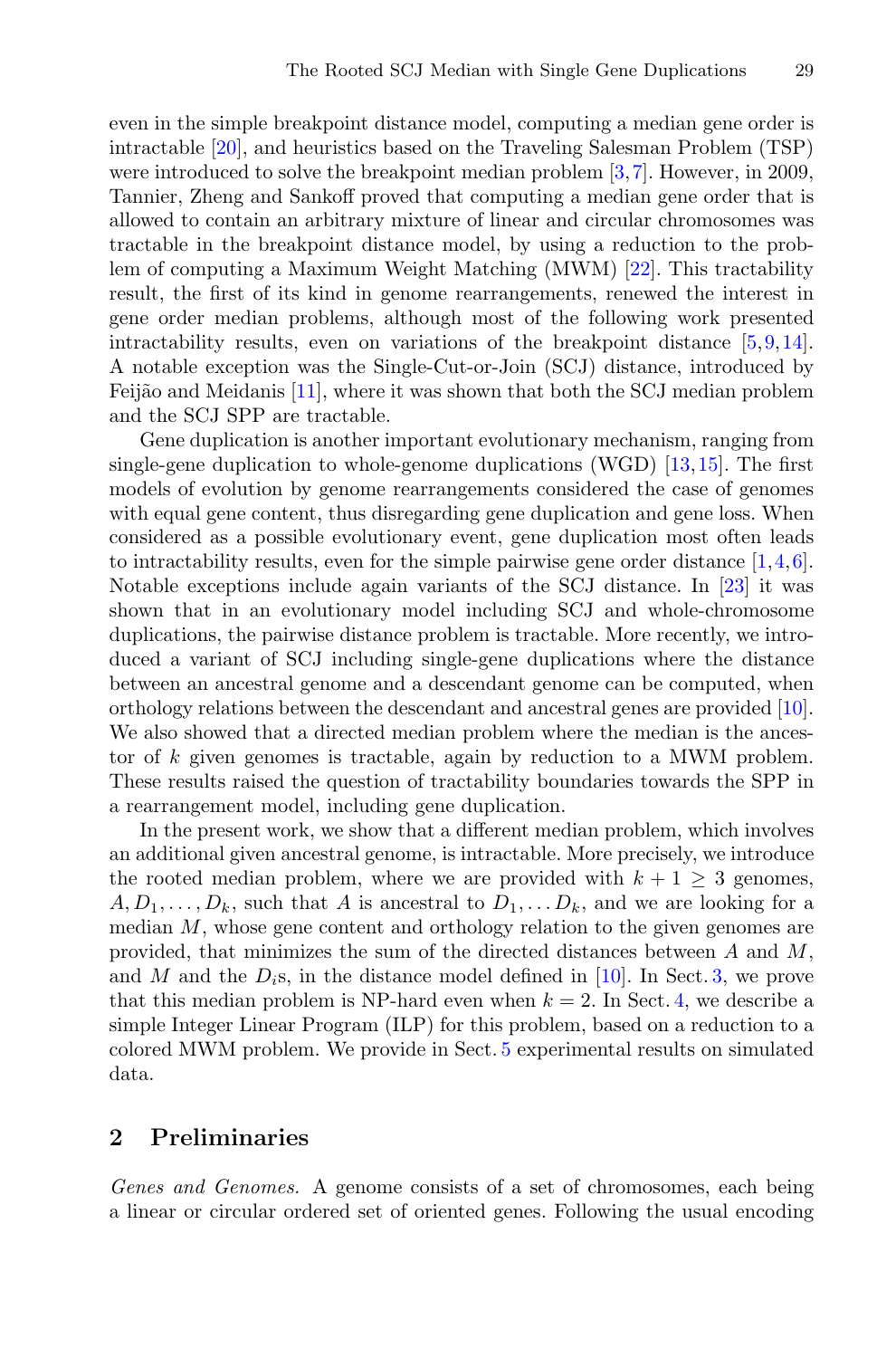of gene orders, we represent a genome by its *gene extremity adjacencies*. In this representation, a gene g is represented using a pair of gene extremities  $(q_t, q_h)$ , <sup>g</sup>t denotes the tail of the gene <sup>g</sup> and <sup>g</sup>h denotes its head, and an *adjacency* is a pair of gene extremities that are adjacent in a genome. If a gene  $g_i$  is denoted with a subscript, we will denote the tail of  $g_i$  by  $g_{i,t}$  and its head by  $g_{i,h}$ . A gene extremity is *free* if it does not belong to an adjacency.

We assume that a given gene  $q$  can have multiple copies in a genome, the number of copies being called its *copy number*. A genome in which every gene has copy number 1 is a *trivial genome*. A non-trivial genome sometimes cannot be represented unambiguously by its adjacencies, that can form a *multi-set*, unless we distinguish the copies of each gene, for example by denoting the copies of a gene q with copy number k by  $q^1, \ldots, q^k$ . Nevertheless, we identify a genome with its multi-set of gene extremity adjacencies, which we call adjacencies from now. A *chromosome* is a maximal contiguous sequence of genes; a chromosome with k genes can have either k − 1 adjacencies, in which case it is a *linear* chromosome, or k adjacencies, in which case it is a *circular* chromosome.

*Evolutionary Model.* In this work, following [\[10](#page-20-11)], we consider a model of *directed evolution* in which, when comparing two genomes, we assume one, denoted by A, is a trivial genome and an ancestor of the other genome, denoted by D.

We now describe the evolutionary events defining our evolutionary model. Genome rearrangements are modeled by *Single-Cut-or-Join* (SCJ) operations, which either delete an adjacency from a genome (a cut) or join a pair of free gene extremities (a join), thus forming a new adjacency. For duplication events, we consider two types of duplications, both creating an extra copy of a single gene: *Tandem Duplications* (TD) and *Floating Duplications* (FD). A tandem duplication of an existing gene g introduces an extra copy of g, say  $g'$ , by adding an adjacency  $g_h g'_t$ , and, if there was an adjacency  $g_h x$  by replacing it by the adjacency  $g'_t x \Delta$  floating duplication introduces an extra copy  $g'_t$  of a gone g as adjacency  $g'_h x$ . A floating duplication introduces an extra copy g' of a gene g as<br>a single-gene circular chromosome by adding the adjacency g' g' a single-gene circular chromosome by adding the adjacency  $g'_h g'_t$ .<br>Civen A and D, we denote by gene family all copies of a given

Given A and D, we denote by gene family all copies of a given gene observed in  $A$  and  $D$ . By definition, there is exactly one copy of the gene in  $A$  and there might be several, paralogous, copies of the gene in  $D$ . We assume here that every gene in  $A$  has at least one descendant gene in  $D$  and conversely, every gene in  $D$ has exactly one ancestral gene in A, so we do not consider gene gains or losses.

*Problem Statements.* In [\[10](#page-20-11)], Feijão *et al.* introduced the **directed SCJ-TD-FD (d-SCJ-TD-FD) distance problem** that asks to compute the minimum number of SCJ, TD and FD operations needed to transform  $A$  into  $D$ , denoted by  $d_{\text{DSCJ}}(A, D)$ . They showed that this problem is tractable and that the distance can be computed using a simple set-theoretical formula, extending naturally the distance formula for the SCJ with no duplication model.

A first median problem was also introduced in [\[10\]](#page-20-11), the **directed SCJ-TD-FD (d-SCJ-TD-FD) median problem**, defined as follows: given  $D_1, \ldots, D_k$  $(k \geq 2)$  (possibly) non-trivial genomes, such that no gene family is absent from any  $D_i$ , compute a trivial genome A on the same set of gene families, that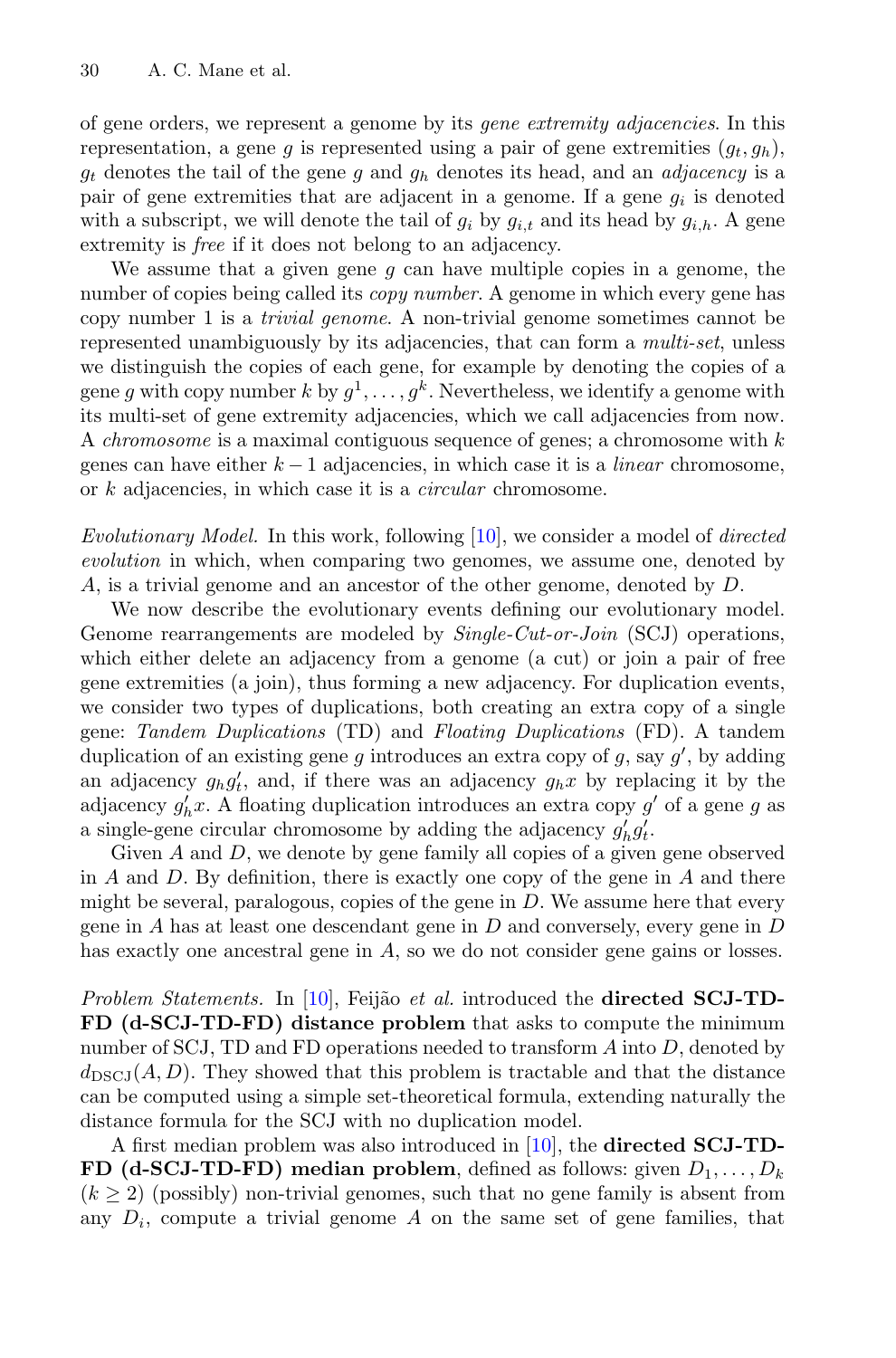

Fig. 1. In part (a), each color represents a gene family from A. Notice that each gene in  $D_1$  and  $D_2$  can be traced to a unique gene in M whereas a gene from A might have multiple daughters in M. Part (b) displays the gene tree of the gene family in blue (indicated by arrows in part (a)). Since the gene  $a_2$  undergoes duplication (dark squares) to form  $g_1$  and  $g_3$  in M, M is not trivial w.r.t A. (Color figure online)

minimizes  $\sum_{i=1}^{k} d_{\text{DSCJ}}(A, D_i)$ . It was shown that this median problem is also<br>tractable through a simple reduction to a MWM problem tractable through a simple reduction to a MWM problem.

In the present work, we introduce the **rooted SCJ-TD-FD (r-SCJ-TD-FD) median problem**. We are given  $k + 1 \geq 3$  genomes,  $A, D_1, \ldots, D_k$  such that A is a trivial genome, ancestor to the  $D_i$ 's. The goal of the rooted median problem is to find a genome M which is a descendant of A and an ancestor of  $D_1, \ldots, D_k$ , minimizing the sum of its distance to A and to the  $D_i's$ . Following<br>the approach introduced in [10], we assume we are given the *sene content*  $\Gamma$  of the approach introduced in [\[10](#page-20-11)], we assume we are given the *gene content* Γ of M and the *orthology relations* between A and M, as well as between M and the  $D_i$ 's. This implies that every gene of M (resp.  $D_1, \ldots, D_k$ ) has a unique ancestor in  $A$  (resp. in  $M$ ) so M is a trivial genome compared to the  $D_i$ 's but might in A (resp. in M), so M is a trivial genome compared to the  $D_i^{\prime}s$  but might<br>not be compared to A (see Fig. 1 for an illustration). To formally bandle this not be compared to  $A$  (see Fig. [1](#page-3-0) for an illustration). To formally handle this difference, we assume that all copies of a gene g of A in M (i.e. the genes of M whose ancestor in A is gene g) are distinguishable (e.g. labeled, say  $g_1, \ldots, g_k$ ) and, for a given gene  $g_i$  of M, we denote its ancestor in A by  $a(g_i)$ . Then for a given genome M on  $\Gamma$ , we denote by  $M_a$  the genome where every gene g is relabeled by  $a(g)$ . The goal of the rooted median problem is to find a genome M that minimizes the following function:

<span id="page-3-1"></span>
$$
d_{\text{DSCJ}}(A, M_a) + \sum_{i=1}^{k} d_{\text{DSCJ}}(M, D_i).
$$
 (1)

*Remark 1.* If we assume there is no duplication from A to M, i.e. both have the same gene content, then the MWM algorithm introduced in [\[10](#page-20-11)] for the directed median problem applies to the rooted median problem and the problem is thus tractable. So the difficulty in solving the rooted median problem is to account for duplications from A to M.

<span id="page-3-0"></span>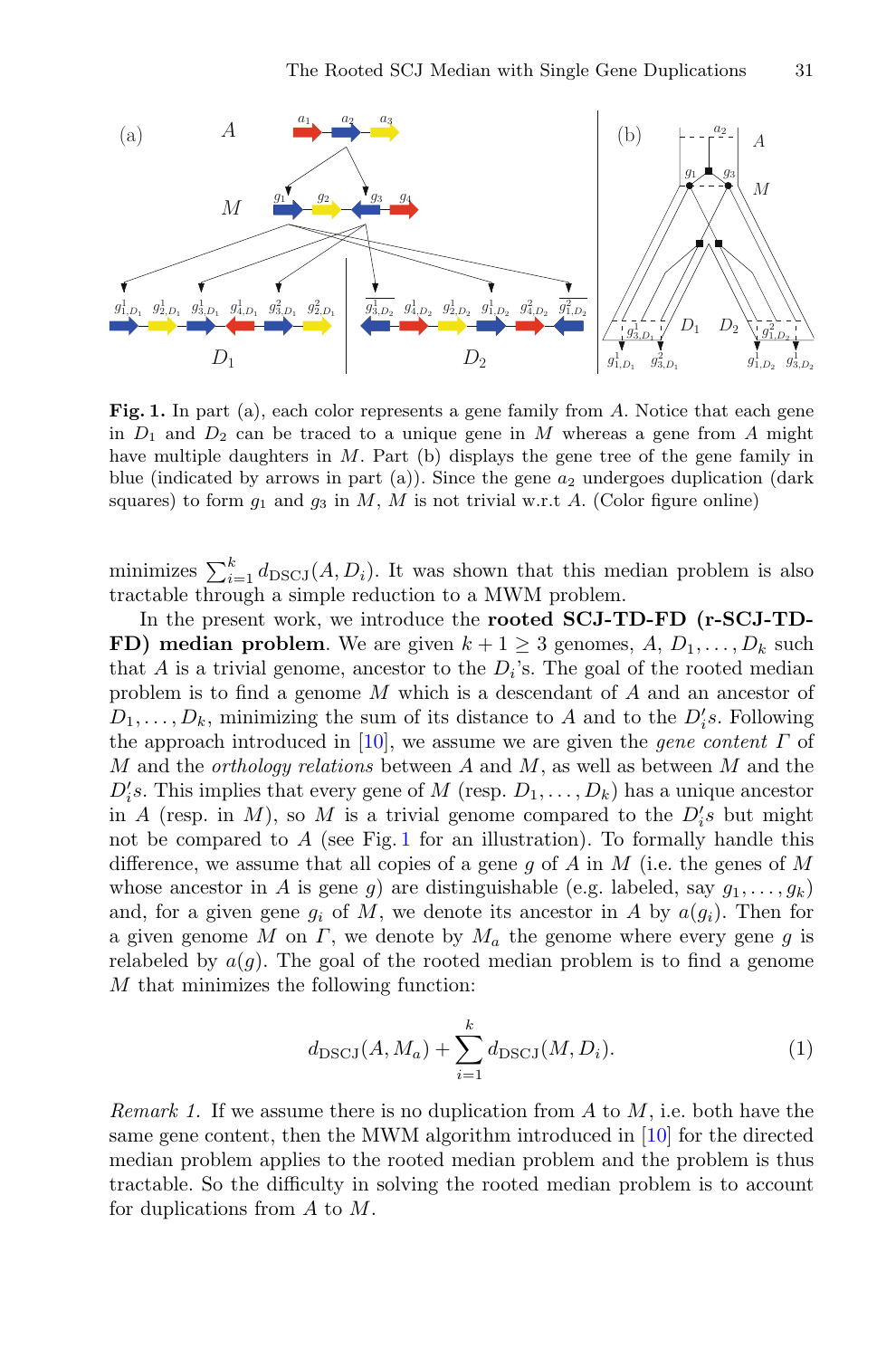*The Pairwise Distance Formula.* Given a gene  $g \in \Gamma$ , we call a g-tandem array a sequence of consecutive adjacencies  $g_h g_t$ ; if this sequence forms a circular chromosome, it is called a g*-chromosome*. Given a genome X, we call an adjacency  $q_h q_t$  an *observed duplication* if q has more than one copy in X. Observed duplications are part of a g-tandem array or a g-chromosome. Let  $r(X)$  be the genome obtained from  $X$  by successively deleting an observed duplication from X, chosen arbitrarily, until there remains no observed duplication. Note that this corresponds to deleting every  $g_h g_t$  adjacency, except that we keep one in the special case in which all copies of  $q$  are organized in  $q$ -chromosomes, as shown in Fig. [2.](#page-4-0) We call  $r(X)$  the *reduced* genome of X. We define  $t(X) = |X - r(X)|$ , the number of adjacencies to delete to transform X into  $r(X)$ . Formally, the multi-set difference  $X - Y$  between two multi-sets X and Y of adjacencies is the multi-set obtained as follows: it contains  $k$  copies of a given adjacency if and only if  $X$  contains exactly  $k$  more occurrences of this adjacency than  $Y$  (with  $k = 0$  being possible).



**Fig. 2.** An example of the reduced genome  $r(X)$ , of the genome X. Note that an instance of  $h_h h_t$  is retained so that  $r(X)$  contains at least one representative of gene family h. All observed duplications are removed in  $r(X)$ . Here,  $t(X) = |X - r(X)| = 5$ .

The directed SCJ-TD-FD distance between an ancestral genome A and a descendant genome  $D$  is given by [\[10](#page-20-11)]:

<span id="page-4-3"></span><span id="page-4-0"></span>
$$
d_{\text{DSCJ}}(A, D) = |A - r(D)| + |r(D) - A| + 2\delta(A, r(D)) + t(D)
$$
 (2)

where  $\delta(A, r(D))$  is the difference between the number of genes of  $r(D)$  and the number of genes of A (i.e. the number of duplications from A to  $r(D)$ ). We introduce<sup>[1](#page-4-1)</sup> now a slightly different formulation of  $d_{\text{DSCJ}}$  that will be useful in our hardness proof:

<span id="page-4-2"></span>
$$
d_{\text{DSCJ}}(A, D) = |A - r(D)| + |r(D) - A| + 2\delta(A, D) - t(D)
$$
 (3)

*Remark 2.* For  $d_{\text{DSCJ}}(M, D_i)$ , the value of  $t(D_i)$  does not depend on our choice of M, for  $i = 1, ..., k$ . We will therefore assume that the  $D_i$ 's are reduced (hence<br>we may refer to  $r(D_i)$  as simply D, instead). However  $t(M_i)$  has an impact on we may refer to  $r(D_i)$  as simply  $D_i$  instead). However  $t(M_a)$  has an impact on  $d_{\text{DSCJ}}(A, M_a)$ , and so we will not assume that M is reduced.

<span id="page-4-1"></span> $<sup>1</sup>$  The proof is given in the Appendix.</sup>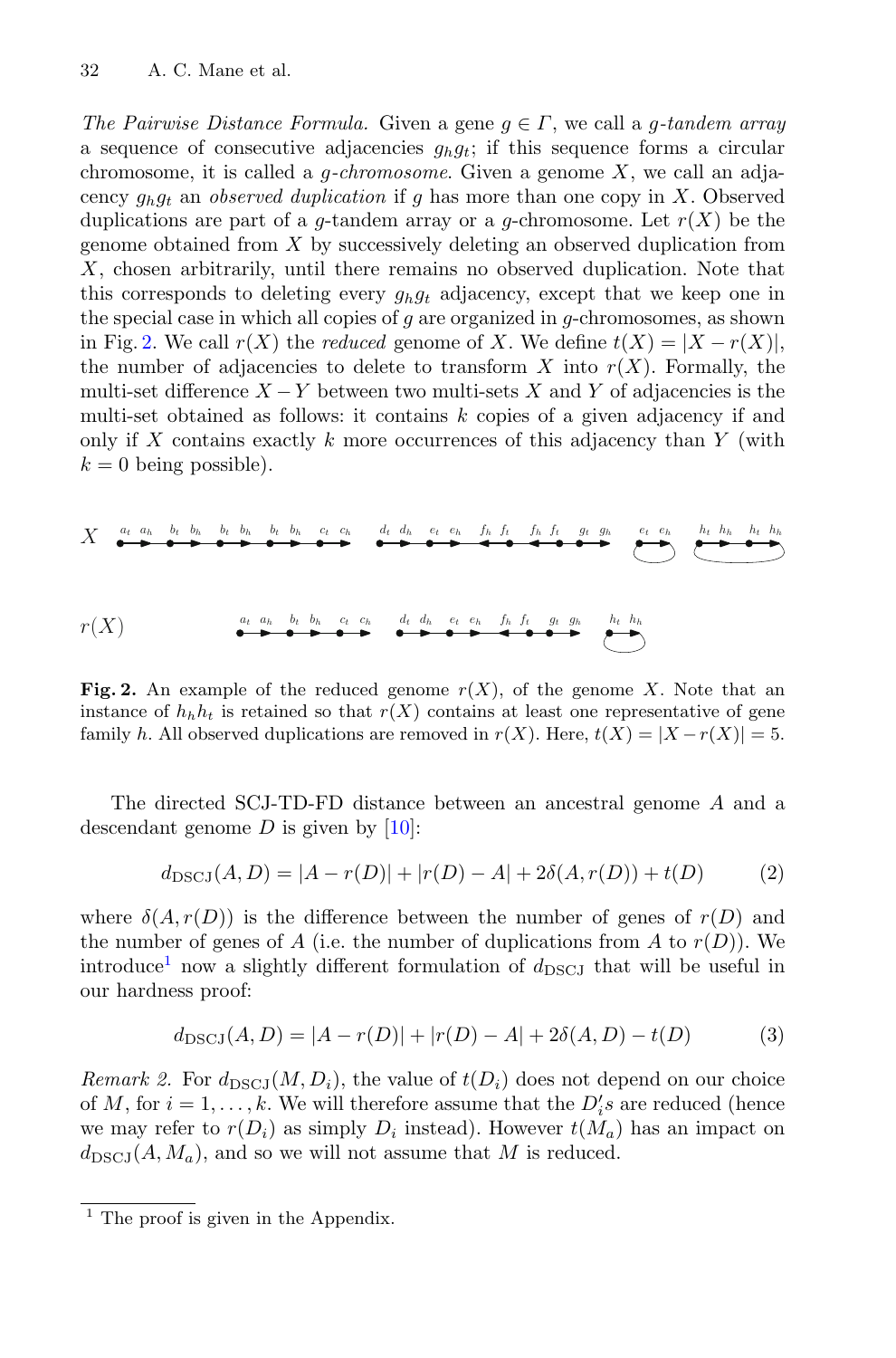## <span id="page-5-0"></span>**3 The Rooted Median Problem Is NP-hard**

We show that finding the optimal gene order for M is NP-hard even for  $k = 2$ , by reduction from the [2](#page-5-1)P2N-3SAT problem  $[2]^2$  $[2]^2$ . In 2P2N-3SAT, we are given n variables  $x_1, \ldots, x_n$  and m clauses  $C_1, \ldots, C_m$ , each containing exactly 3 literals. Each  $x_i$  variable appears as a positive literal in exactly 2 clauses, and as a negative literal in exactly 2 clauses. Note that since each variable occurs in exactly 4 clauses and each clause has 3 literals,  $m = 4n/3$ . An example of a 2P2N-3SAT instance is shown in Fig. [3.](#page-6-0)

We now describe how we transform the  $x_i$  variables and  $C_j$  clauses into an instance of the rooted median. The genes of M are

$$
\Gamma = \{g_1^+, \gamma_1^+, g_1^-, \gamma_1^-, \dots, g_n^+, \gamma_n^+, g_n^-, \gamma_n^-, c_1, \dots, c_m, \alpha_1, \dots, \alpha_{2n-m}\}\
$$

The genes  $g_i^+, \gamma_i^+, g_i^-, \gamma_i^-$  correspond to the  $x_i$  variable, and  $c_j$  to the clause  $C_j$ .<br>The purpose of the  $2n - m = 2n/3$  special  $\alpha_j$  genes will become apparent later The purpose of the  $2n - m = 2n/3$  special  $\alpha_i$  genes will become apparent later.

To simplify matters, every adjacency in our reduction is between the tails of two genes. Hence, the heads of each gene of  $A, D_1$  and  $D_2$  are telomeres (linear chromosomes extremities), so that all chromosomes are linear and have at most 2 genes. From now, we will omit the t subscript from the extremities for these adjacencies, with the understanding that every adjacency is between tails; for instance, we may write  $g_i^+ \gamma_i^+$  for the adjacency  $g_{i,t}^+ \gamma_{i,t}^+$ .<br>We can now describe  $\overline{A}$ ,  $D_t$  and  $D_2$ . The genes of

We can now describe A,  $D_1$  and  $D_2$ . The genes of A are  $g'_1, \gamma'_1, \ldots, g'_n, \gamma'_n$ ,<br> $g'_n, g'_n, g'_n$ . The genes  $g^+$  and  $g^-$  (resp.  $\gamma^+$  and  $\gamma^-$ ) are dupli $c'_1, \ldots, c'_m, \alpha'_1, \ldots, \alpha'_{2n-m}$ . The genes  $g_i^+$  and  $g_i^-$  (resp.  $\gamma_i^+$  and  $\gamma_i^-$ ) are dupli-<br>cates of  $a'$  (resp.  $\gamma'$ ) and there are no other duplications in M compared to 4. cates of  $g'_i$  (resp.  $\gamma'_i$ ), and there are no other duplications in M compared to A.<br>Formally for each  $i \in [n]$  put  $g(a^+)-g(a^-)-g'$ ,  $g(x^+)-g(x^-)-g'$  and for Formally, for each  $i \in [n]$ , put  $a(g_i^+) = a(g_i^-) = g'_i$ ,  $a(\gamma_i^+) = a(\gamma_i^-) = \gamma'_i$  and for each  $i \in [m]$ , put  $a(c_i) = c'$ . Finally, for each  $i \in [2n-m]$ , put  $a(c_i) = c'$ . The each  $j \in [m]$ , put  $a(c_j) = c'_j$ . Finally, for each  $i \in [2n-m]$ , put  $a(\alpha_i) = \alpha'_i$ . The adjacencies of A are  $\{g'_i\gamma'_i : i \in [n]\}.$ <br>The genomes D, and De are idea

The genomes  $D_1$  and  $D_2$  are identical, i.e. they contain the same set of genes and of adjacencies. We simply describe the set of adjacencies of  $D_1$  and  $D_2$  with the understanding that if an extremity, say  $x$ , appears in two adjacencies  $xy$  and  $xz$ , then the two  $x$  are the tails of two distinct copies of the same gene on two distinct chromosomes. The adjacencies of  $D_1$  and  $D_2$  are described as follows.

- For each  $i \in [n]$ , add to  $D_1$  and  $D_2$  the adjacencies  $g_i^+ \gamma_i^+$  and  $g_i^- \gamma_i^-$ .<br>
For each  $i \in [n]$  let  $C_i$ .  $C_j$  be the two clauses in which x, occurs no
- For each  $i \in [n]$ , let  $C_{j_1}, C_{j_2}$  be the two clauses in which  $x_i$  occurs positively and let  $C_{k_1}, C_{k_2}$  be the two clauses in which  $x_i$  occurs negatively. Add to  $D_1$ and  $D_2$  the adjacencies  $g_i^+ c_{j_1}$  and  $\gamma_i^+ c_{j_2}$ . Similarly, add to  $D_1$  and  $D_2$  the adjacencies  $g_i^- c_{k_1}$  and  $\gamma_i^- c_{k_2}^3$  $\gamma_i^- c_{k_2}^3$ .<br>Finally for each  $i \in [n]$  and
- Finally, for each  $i \in [n]$  and each  $j \in [2n-m]$ , add to  $D_1$  and  $D_2$  the adjacencies  $g_i^{\dagger} \alpha_j, g_i^{\dagger} \alpha_j, \gamma_i^{\dagger} \alpha_j$  and  $\gamma_i^{\dagger} \alpha_j$ .

 $\frac{2}{1}$  This problem is sometimes called the (3,B2)-SAT problem, where B2 indicates that the literals are *balanced* with two occurrences each.

<span id="page-5-2"></span><span id="page-5-1"></span><sup>3</sup> Intuitively, these adjacencies represent using a literal to satisfy a specific clause. For instance, the adjacency  $g_i^{\dagger} c_{j_1}$  represents "setting  $x_i$  to true and satisfying  $C_{j_1}$ ".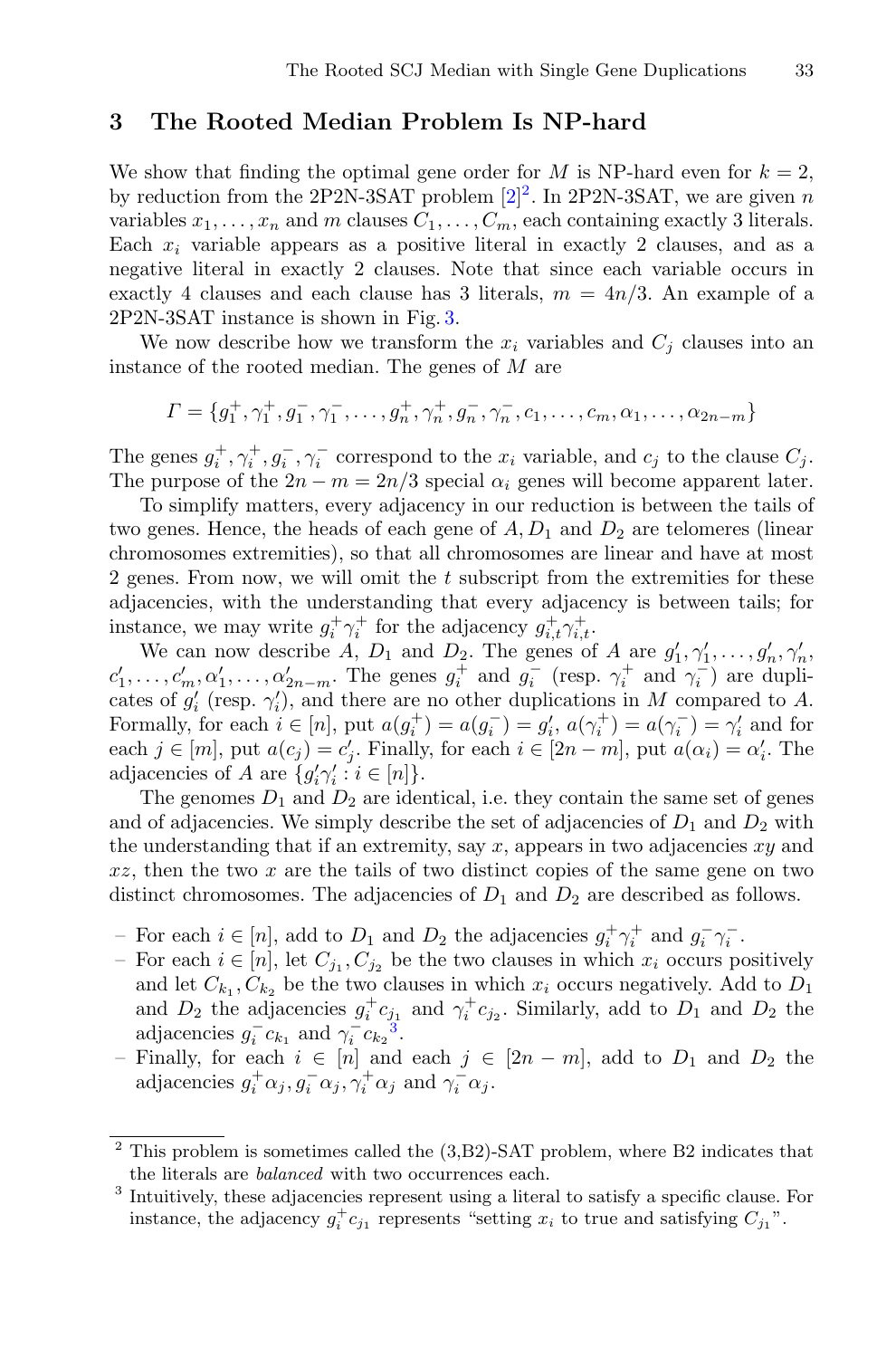This completes our construction. The intuition behind our hardness proof is that for each  $i \in [n]$ , we need to pick one of  $g_i^+ \gamma_i^+$  or  $g_i^- \gamma_i^-$  in M, as we will<br>show Simultaneously we would like to include as many adjacencies which are in show. Simultaneously, we would like to include as many adjacencies which are in both  $D_1$  and  $D_2$ . It will possible to choose the positive and negative adjacencies *and* match all the  $c_j$  and  $\alpha_j$  if and only if the 2P2N-3SAT instance is satisfiable.

<span id="page-6-2"></span>It will be useful to think of  $D_1$  (and  $D_2$ ) as the set of adjacencies which are allowed to belong to  $M$ , as stated in the following.

**Lemma 1.** Let a be an adjacency in M, such that  $a \notin D_1$  *(equivalently,*  $a \notin D_2$ )  $D_2$ ). Then  $M - \{a\}$  achieves a smaller total distance to A,  $D_1$  and  $D_2$  than M.

*Proof.* By cutting a, we increase the distance to A by at most 1, but decrease the distance to  $D_1$  and  $D_2$  by 1 each. This is because  $|(M - \{a\}) - D_1| + |D_1 (M - \{a\}) = |M - D_1| - 1 + |D_1 - M|$ , the value of  $\delta(M, D_1)$  is unchanged and  $t(D_1) = 0$  by assumption (and the same holds for  $D_2$ ). Therefore removing a from  $M$  yields a better median genome.



<span id="page-6-0"></span>**Fig. 3.** An example of a 2P2N-3SAT instance, with an illustration of the genes of M (only the gene tails are shown) and the adjacencies that are allowed by  $D_1$  and  $D_2$ . The fat edges represent pairs of adjacencies of which at least one must be present according to Lemma [2.](#page-6-1) Among the  $c_j$  extremities, only the adjacencies for  $c_2$  are shown.

Therefore, we may assume that every adjacency of a median  $M$  belongs to  $D_1$ and  $D_2$ . Note that this implies that M contains no observed duplications (with respect to A), as no such adjacency is in  $D_1$  and  $D_2$ . Thus we will ignore the  $t(M_a) = 0$  term in  $d_{\text{DSCJ}}(A, M_a)$  (Eq. [\(3\)](#page-4-2)), and we will not make a distinction between  $M_a$  and  $r(M_a)$ , as these are equal.

Another property of  $M$  is that it must contain at least one "positive" or one "negative" adjacency for each  $i \in [n]$ .

**Lemma 2.** *For*  $i \in [n]$ *, M contains at least one of*  $g_i^+ \gamma_i^+$  *and*  $g_i^- \gamma_i^-$ *.* 

The proof of this lemma is provided in the Appendix.

<span id="page-6-1"></span>We now formally prove the hardness of computing the SCJTDFD median.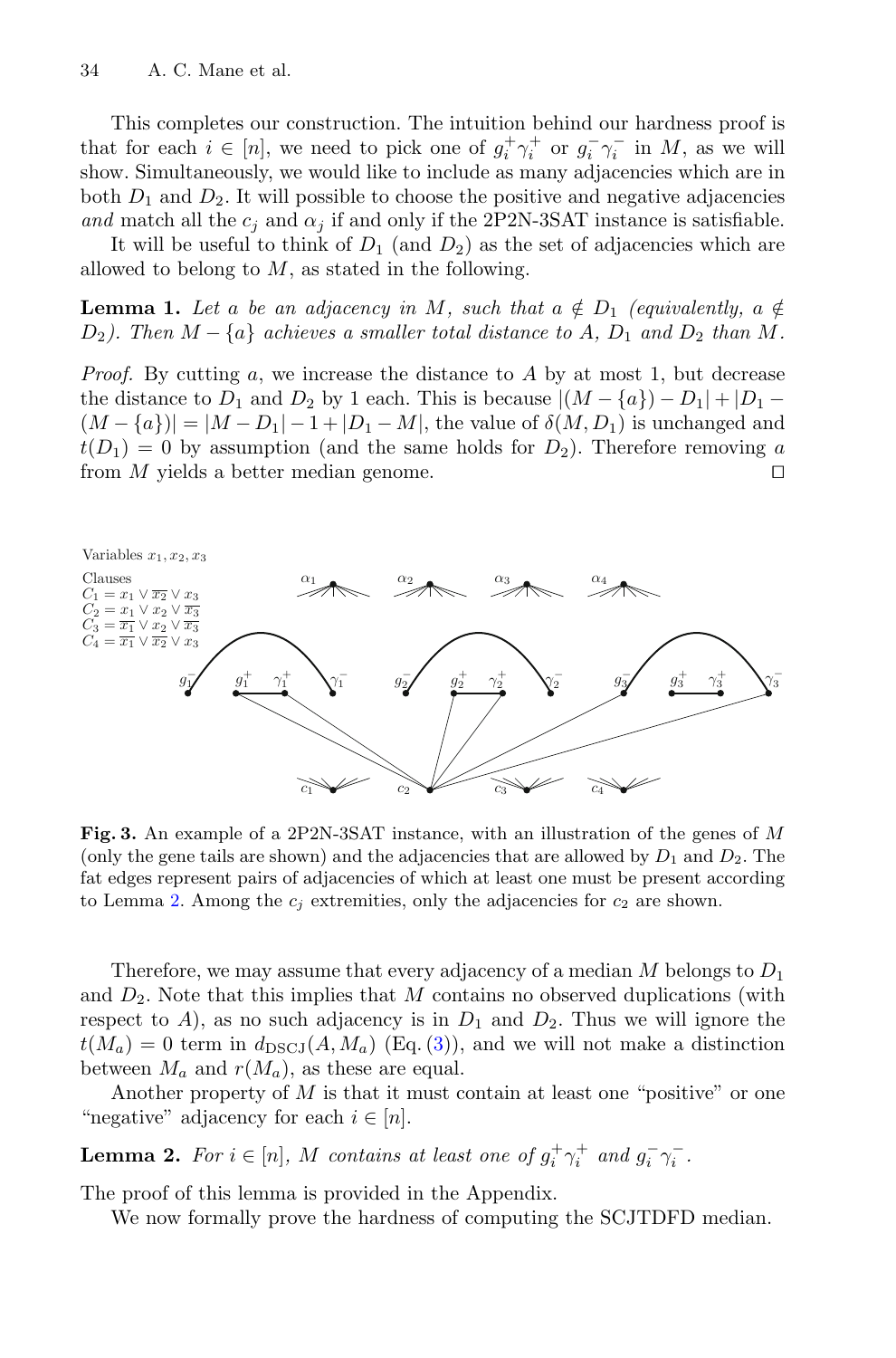#### **Theorem 1.** *The rooted SCJ-TD-FD median problem is NP-hard.*

*Proof.* Let  $x_1, \ldots, x_n$  and  $C_1, \ldots, C_m$  be a 2P2N-3SAT-instance, and let  $A, D_1, D_2$  and the genes  $\Gamma$  of M be the corresponding instance of the r-SCJ-TD-FD median genome problem. We will show that the given 2P2N-3SAT instance is satisfiable if and only if there exists a median genome  $M$  satisfying

 $d_{\text{DSCI}}(A, M_a) + d_{\text{DSCI}}(M, D_1) + d_{\text{DSCI}}(M, D_2) \leq 2|D_1| - 2n + 4\delta(M, D_1)$ 

 $(\Rightarrow)$  Suppose that the 2P2N-3SAT can be satisfied by an assignment of the  $x_i$ variables to true or false. Construct a median genome using the following steps.

- 1. For each  $i \in [n]$ , if  $x_i$  is set to true, then add  $g_i^-\gamma_i^-$  to  $M$ , and if instead  $x_i$  is set to false, add  $g_i^+\gamma_i^+$  to  $M$ is set to false, add  $g_i^+ \gamma_i^+$  to M.<br>Then, add to M these adjacer
- 2. Then, add to M these adjacencies in an algorithmic fashion: for each  $j =$  $1, 2, \ldots, m$ , consider clause  $C_j$  and let  $x_i$  be any variable satisfying  $C_j$ .
	- If  $x_i$  is set to true, then note that  $g_i^+$  and  $\gamma_i^+$  have not been matched in<br>Step 1, Add  $g^+$ c: to M if  $g^+$  is not part of an adjacency of M yet, or add Step 1. Add  $g_i^{\dagger} c_j$  to M if  $g_i^{\dagger}$  is not part of an adjacency of M yet, or add  $\alpha^{\dagger} c_i$  to M otherwise  $\gamma_i^+ c_j$  to M otherwise.<br>If instead x is set to
	- If instead  $x_i$  is set to false, then  $g_i^-$  and  $\gamma_i^-$  have not been matched in Step 1. Add  $g^-$ c; if  $g^-$  is not part of an adjacency in M yet, or add  $\gamma^-$ c; Step 1. Add  $g_i^- c_j$  if  $g_i^-$  is not part of an adjacency in M yet, or add  $\gamma_i^- c_j$ <br>to M otherwise to M otherwise.

Note that since each  $x_i$  can satisfy at most two clauses, it will always be possible to find an extremity to match  $c_j$  with.

3. Finally, observe that so far each of the  $g_t^+, g_t^-, \gamma_t^+$  and  $\gamma_t^-$  extremities are in<br>an adjacency M except  $4n - 2n - m - 2n - m$  of them. Associate each such an adjacency M, except  $4n - 2n - m = 2n - m$  of them. Associate each such extremity g with a distinct  $\alpha_i$  extremity arbitrarily, and add each  $g\alpha_i$  to M, noting that there are just enough  $\alpha_i$  genes to do so.

Note that M contains  $n + m + 2n - m = 3n$  adjacencies in total, exactly n of which correspond to an adjacency of  $A$  (those included in Step 1). Also, every adjacency of M occurs in both  $D_1$  and  $D_2$ . We have

$$
d_{\text{DSCJ}}(A, M_a) = |A - M_a| + |M_a - A| + 2\delta(A, M_a) - t(M_a)
$$
  
= 0 + 2n + 2n - 0 = 4n

As for  $D_1$  and  $D_2$ ,

$$
d_{\text{DSCJ}}(M, D_1) = d_{\text{DSCJ}}(M, D_2) = |D_1 - M| + |M - D_1| + 2\delta(M, D_1)
$$
  
= |D\_1| - 3n + 0 + 2\delta(M, D\_1)

Therefore the total distance is  $4n + 2(|D_1| - 3n + 2\delta(M, D_1)) = 2|D_1| - 2n +$  $4\delta(M, D_1)$ , as we predicted.

 $(\Leftarrow)$  Suppose that there exists a median genome M of total distance at most  $2|D_1| - 2n + 4\delta(M, D_1)$ . By Lemma [1,](#page-6-2) we may assume that every adjacency of M is present in both  $D_1$  and  $D_2$ .

<span id="page-7-0"></span>With the next two claims, we will prove that  $M$  has exactly  $3n$  adjacencies, of which exactly n are adjacencies corresponding to those in A.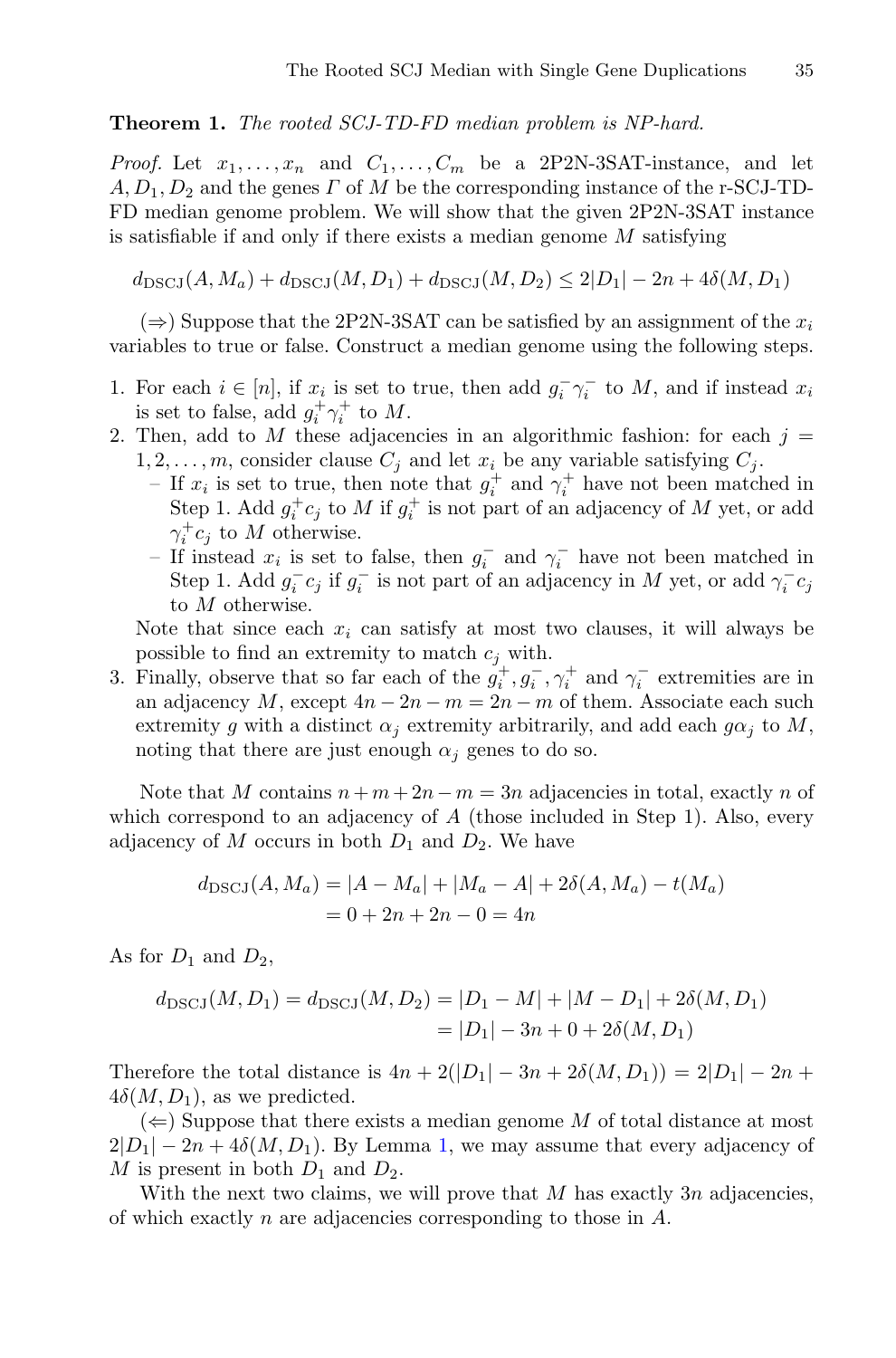**Claim 1.**  $|M| \leq 3n$ , and  $|M| = 3n$  only if every  $c_j$  and  $\alpha_j$  extremity is in some *adjacency of* M*.*

<span id="page-8-1"></span>For the rest of the proof, denote by  $q$  the number of distinct adjacencies  $ab \in A$  for which there exists  $xy \in M$  such that  $a(x)a(y) = ab$ .

**Claim 2.**  $|M| = 3n$  *and*  $q = n$ *.* 

The proofs of both claims will be discussed in detail in the Appendix.

Because  $q = n$ , Claim [2](#page-8-1) implies that for each  $i \in [n]$ , (at least) one of  $g_i^+ \gamma_i^+$ <br>La<sup> $-\infty^-$ </sup> is in M. This lets us define as assignment for our 2P2N-3SAT instances and  $g_i^-\gamma_i^-$  is in M. This lets us define as assignment for our 2P2N-3SAT instance:<br>for each  $i \in [n]$  set x; to true if  $g^-\gamma_i^-$  is in M, and otherwise set x; to false. We for each  $i \in [n]$ , set  $x_i$  to *true* if  $g_i^-\gamma_i^-$  is in M, and otherwise set  $x_i$  to *false*. We claim this this assignment satisfies every clause claim this this assignment satisfies every clause.

To see this, let  $C_i$  be a clause and let  $c_i$  be its corresponding extremity in M. By Claim [2,](#page-8-1) every extremity that is part of some adjacency in  $D_1$  must be part of an adjacency in M, including  $c_i$ . Thus there is some e such that  $c_i e \in M$ . By Lemma [1,](#page-6-2) the adjacency  $c_i e$  must also be in  $D_1$ , and by construction either (1)  $e \in \{g_i^+, \gamma_i^+\}$  for some  $x_i$  that occurs positively in  $C_j$ , or  $(2)$   $e \in \{g_i^-, \gamma_i^-\}$  for some  $x_i$  that occurs positively in  $C_j$ . Suppose that case (1) applies. Then  $c_i a^+$ some  $x_i$  that occurs negatively in  $C_i$ . Suppose that case (1) applies. Then  $c_i g_i^+$ or  $c_j \gamma_i^+$  being in M means that  $g_i^+ \gamma_i^+ \notin M$ , implying in turn that  $g_i^- \gamma_i^-$  is in  $M$ . In this situation, we have set x. to true and we satisfy  $C$ . Suppose instead M. In this situation, we have set  $x_i$  to true and we satisfy  $C_i$ . Suppose instead that case (2) applies. Then  $g_i^-\gamma_i^- \notin M$ , in which case we have set  $x_i$  to false<br>and satisfy  $C_i$ . As the argument applies to any clause  $C_i$ , this concludes the and satisfy  $C_j$ . As the argument applies to any clause  $C_j$ , this concludes the proof.  $\Box$ 

*Remark 3.* In the reduction above, none of the considered genomes contain a gtandem array or a g-chromosome. So our result also implies the hardness of the rooted median problem where the distance between two genomes  $A$  and  $D$ , where A is an ancestor of D, is computed in a simpler way as  $|A-D|+|D-A|+2\delta(A, D)$ , i.e. does not contain a term related to reducing the descendant genome.

# <span id="page-8-0"></span>**4 An Integer Linear Program**

We now describe a simple Integer Linear Program (ILP) to solve the rooted median problem. The key idea, already used in previous median problems [\[10](#page-20-11)[,22](#page-20-5)] is to convert the rooted median problem into an instance of a MWM problem, albeit with certain additional constraints. More precisely, in this approach we define a complete graph G on the extremities  $g_h$  and  $g_t$  of every gene g in  $\Gamma$ . A pair of distinct extremities defines an edge and thus a potential adjacency in M, which is thus defined by a matching in  $G$ . Each edge is assigned a weight that reflects the number of descendant genomes which contain the corresponding adjacency. Further, each edge is assigned a color that reflects its corresponding adjacency in the ancestral genome, if any, and the number of colors of the selected edges also contributes to the weight of the matching defining the median M.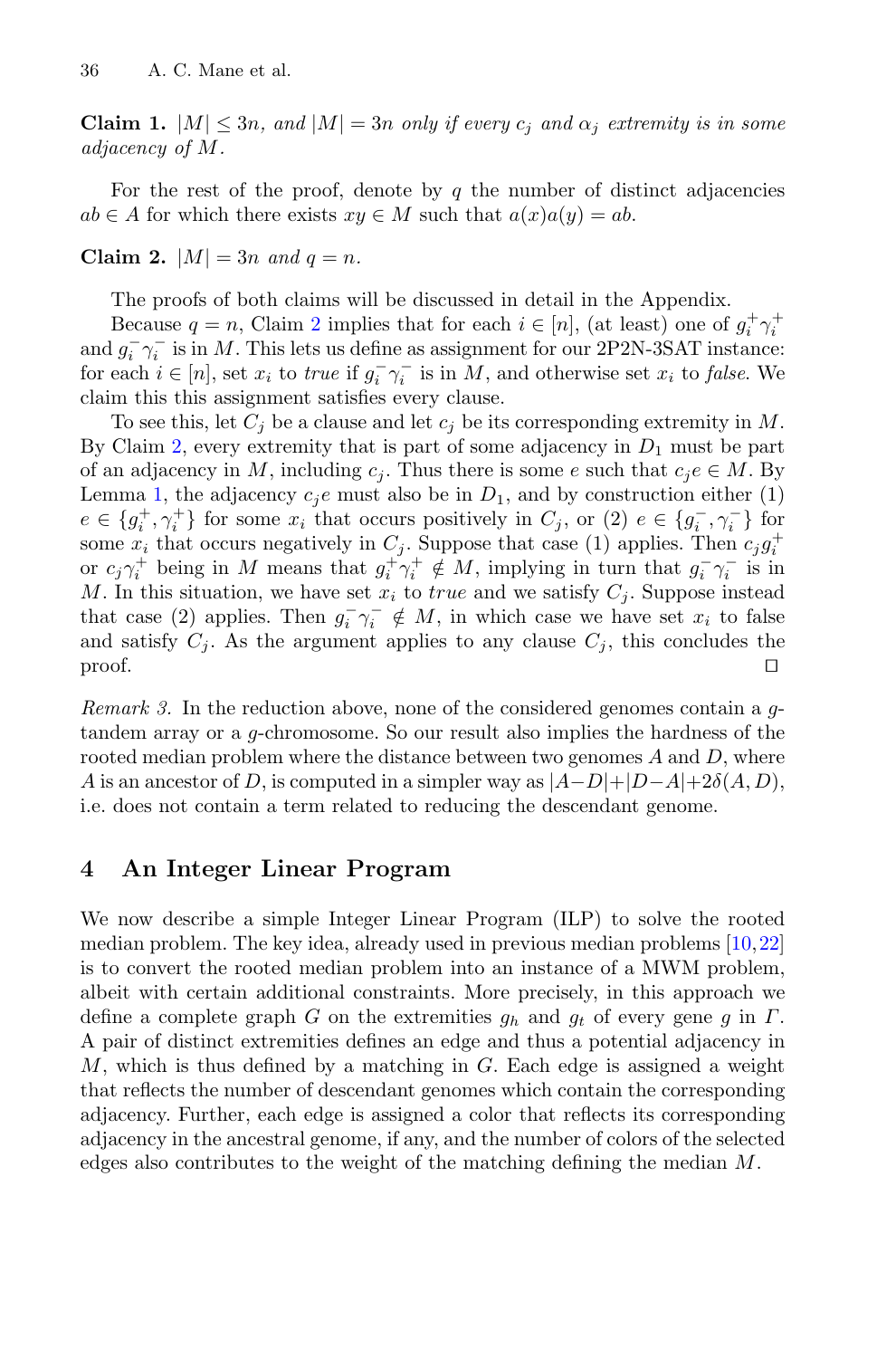*An Alternative Formulation for the Distance.* We first introduce an alternative formula to compute the directed distance, denoted by  $d_{\text{DSCJ}}(u, v)$ , from an ancestor u to a descendant v. For the rooted median problem, the pair  $(u, v)$  can represent either the pair  $(A, M_a)$  or any pair  $(M, D_i)$ . The new formulation is easier to handle in an ILP framework than Eq. [\(3\)](#page-4-2). We denote by  $n_v(g)$  the number of copies of gene g in v, by  $n_v(g_h g_t)$  the number of occurrences of adjacency  $g_h g_t$  in v, and by  $t_v(g)$  the number of observed duplications of gene g in v. Note that  $t_v(g) \in \{n_v(g_h g_t) - 1, n_v(g_h g_t)\}\$ , the case  $t_v(g) = n_v(g_h g_t) - 1$  occurring when adjacencies  $g_h g_t$  form only g-chromosomes. Further, let  $t(v) = \sum_{g \in \Gamma_u} t_v(g)$ <br>denote the total number of observed duplications in *n* where  $\Gamma$  is the set of denote the total number of observed duplications in v, where  $\Gamma_u$  is the set of genes of  $u$  and also the alphabet of genes of  $v$ .

To rewrite  $d_{\text{DSCJ}}(u, v)$ , we introduce an indicator variable  $\alpha_{g,uv}$ , where  $\alpha_{q,uv} = 1$  if  $g_h g_t$  is common to both u and v, but all occurrences were removed while reducing v. Formally,  $\alpha_{a,uv} = 1$  if  $g_h g_t \in u \cap v$  and  $g_h g_t \notin r(v)$ ; otherwise  $\alpha_{q,uv} = 0$ . It is then relatively straightforward to show<sup>[4](#page-9-0)</sup> that

<span id="page-9-1"></span>
$$
d_{\text{DSCJ}}(u, v) = |u - v| + |v - u| + 2\delta(u, v) - 2t(v) + 2\sum_{g \in \Gamma_u} \alpha_{g, uv} \tag{4}
$$

This formulation is interesting due to the fact it does not rely on the notion of a reduced genome. We will discuss later how variables  $\alpha_{g,uv}$  and  $t_v(q)$  can be handled simply in an ILP framework.

<span id="page-9-4"></span>*Reformulating the Objective Function.* We now use Eq. [\(4\)](#page-9-1) to reformulate the objective function of the rooted median problem<sup>[5](#page-9-2)</sup>.

**Claim 3.** *Minimizing the function Eq. [\(1\)](#page-3-1) defining the evolutionary cost of a median* M *is equivalent to maximizing the following expression:*

<span id="page-9-3"></span>
$$
\sum_{i=1}^{k} \left( 2|M \cap D_i| - 2 \sum_{g \in \Gamma_M} \alpha_{g, MD_i} \right) + 2|A \cap M_a| + 2t(M_a) - 2 \sum_{g \in \Gamma_A} \alpha_{g, AM_a} - (k+1)|M| \tag{5}
$$

*where*  $\Gamma_A$  *and*  $\Gamma_M$  *are the set of genes of* A *and* M, respectively, and so also the *gene alphabets for* M *and the*  $D_i$ *s*, and variables  $\alpha_{q,AM_a}$  and  $\alpha_{q,MD_i}$  are defined  $as \alpha_{a,uv}$  *above.* 

Such a reformulation of the objective function is inspired by [\[10\]](#page-20-11). This revision enables us to translate the problem as an instance of a *colored MWM problem*, as will be made clear in the subsequent paragraphs.

An Interpretation as a Colored MWM Problem. The terms  $\alpha_{g,uv}$  and  $t(M_a)$ in Eq. [\(5\)](#page-9-3) account for the presence of observed duplications. In the absence of observed duplications however, solving the rooted median problem requires finding a matching in  $G$  that maximizes the sum of the weight of the selected edges

 $\overline{4 A}$  proof is provided in the Appendix.

<span id="page-9-2"></span><span id="page-9-0"></span> $5$  The proof of this claim is discussed in the Appendix.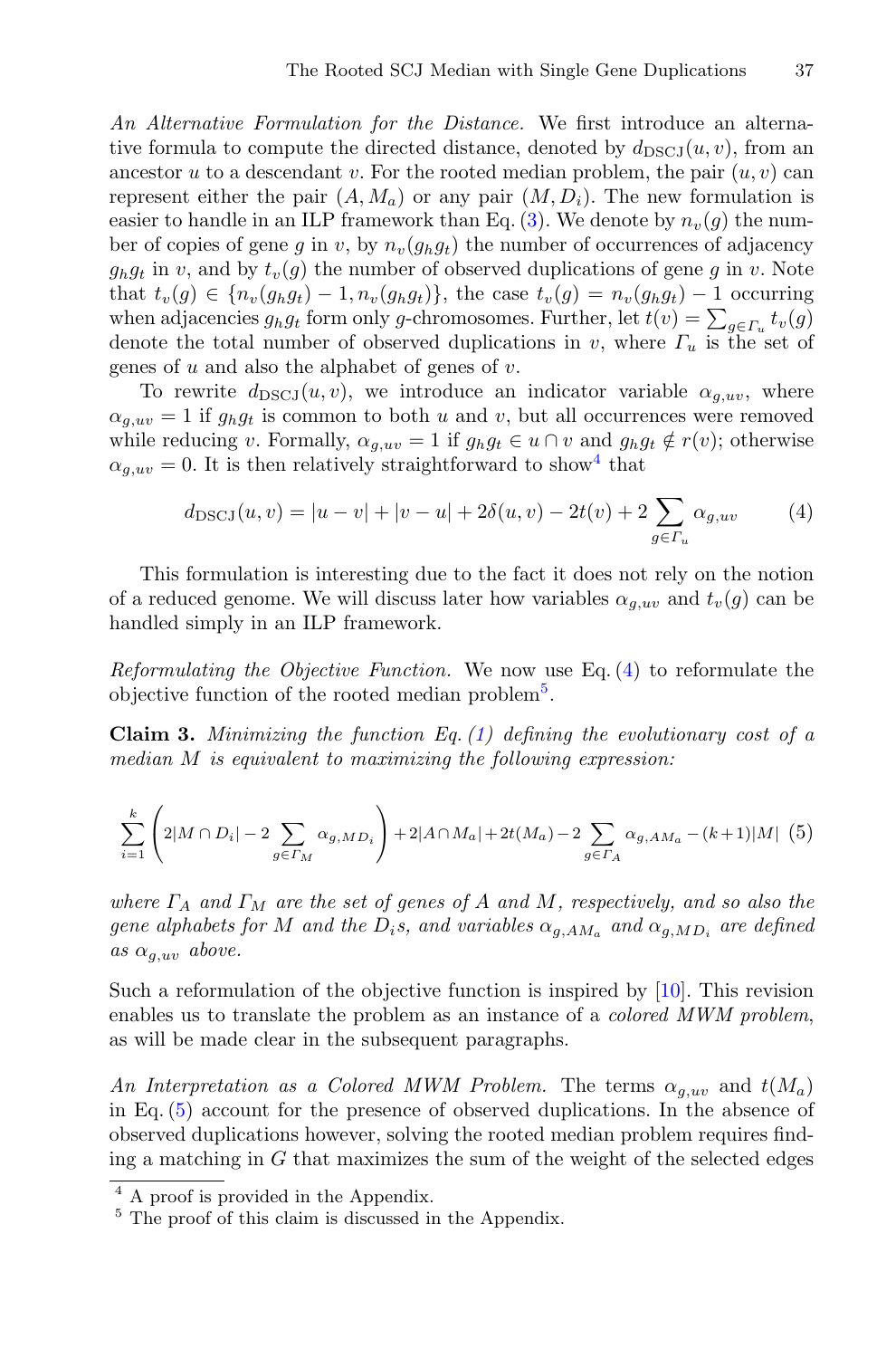and of the number of colors represented by the matching edges. The matching edges weight is partly accounted for by the term  $|M \cap D_i|$ , while on the other hand,  $|A \cap M_a|$  determines the number of colors used in the matching. Using the intersection terms in the objective function, we now interpret the notion of *weight* and *color* of an edge in terms of decision variables of an ILP.

In order to compute  $|M \cap D_i|$ , we introduce the variable  $\gamma_i(e)$  denoting the existence of a potential adjacency e of M in a genome  $D_i$ : we put  $\gamma_i(e) = |e \cap D_i|$ , i.e.  $\gamma_i(e) = 1$  if  $e \in D_i$  and 0, otherwise. For each adjacency e in the graph G, the weight  $w(e)$  of e is determined using the weight function  $w: E(G) \to \mathbb{N}$ :

$$
w(e) = 2\left(\sum_{i=1}^{k} \gamma_i(e)\right) - (k+1)
$$

Since M is trivial w.r.t. every  $D_i$ , the weights for edges  $e \in M$  will account for the term  $\sum_{i=1}^{k} 2|M \cap D_i| - (k+1)|M|$  in Eq. [\(5\)](#page-9-3). However, this principle<br>does not work with A Indeed, it is possible that  $x, y_i \in M$  and  $x_2y_2 \in M$  such does not work with A. Indeed, it is possible that  $x_1y_1 \in M$  and  $x_2y_2 \in M$  such that  $a(x_1)a(y_1) = a(x_2)a(y_2) \in A$ . In this situation, only one of  $x_1y_1$  or  $x_2y_2$ can contribute to  $|A \cap M_a|$ , but both  $|x_1y_1 \cap A|$  and  $|x_2y_2 \cap A|$  equal to 1. In other words, we cannot simply sum the adjacencies of  $M_a$  which are in A.

To address this issue, we introduce the notion of a *color family*. Let  $m_A$  be the number of adjacencies in A. Each number from the set  $\{1, 2, ..., m_A\}$  represents a distinct color. We arbitrarily assign a distinct color from this set to each adjacency in A. If  $E(G)$  is the edge set of G, representing all possible adjacencies in M, then every adjacency in  $E(G)$  is assigned a color from  $\{1, 2, ..., m<sub>A</sub>\}\cup\{0\}$ , consistent with the orthology relations: the adjacency  $xy \in M$  receives color  $i \neq 0$  if the adjacency  $a(x)a(y)$  is present in A and was assigned color i, and color 0 if  $a(x)a(y)$  is not present in A. The set of adjacencies having the same color i form a color family, represented by  $E_i$ . We denote by C the coloring function  $E(G) \to \{0, 1, ..., m_A\}$  defined as described above. Notice that a color i contributes exactly once to the term  $|A \cap M_a|$  if there exists at least one adjacency in  $M$  that belongs to the color family  $i$ .

*Reducing the Size of the ILP.* The size of the ILP we are about to describe is polynomial in the sum of the considered genomes. As the total number of adjacencies is quadratic in the number of genes in  $M$ , it can reach large values when dealing with large genomes, thus making the ILP challenging to solve in practice. We show that the set of decision variables can be restricted to specific adjacencies, which we call *candidate adjacencies*.An adjacency xy is a *candidate adjacency* for the median if at least  $\left[\frac{k+1}{2}\right]+1$  genomes from the set  $\{A, D_1, D_2, ..., D_k\}$ contain xy (where here A contains xy if  $a(x)a(y) \in A$ ). Lemma [3,](#page-10-0) proved in the Appendix, shows that the number of adjacencies to consider in an ILP is linear in the sum of the sizes of the input genomes.

<span id="page-10-1"></span><span id="page-10-0"></span>**Lemma 3.** *There exists an optimal median consisting of only candidate adjacencies. Furthermore, when* k *is even, an adjacency which is not a candidate adjacency can not be a part of any optimal median.*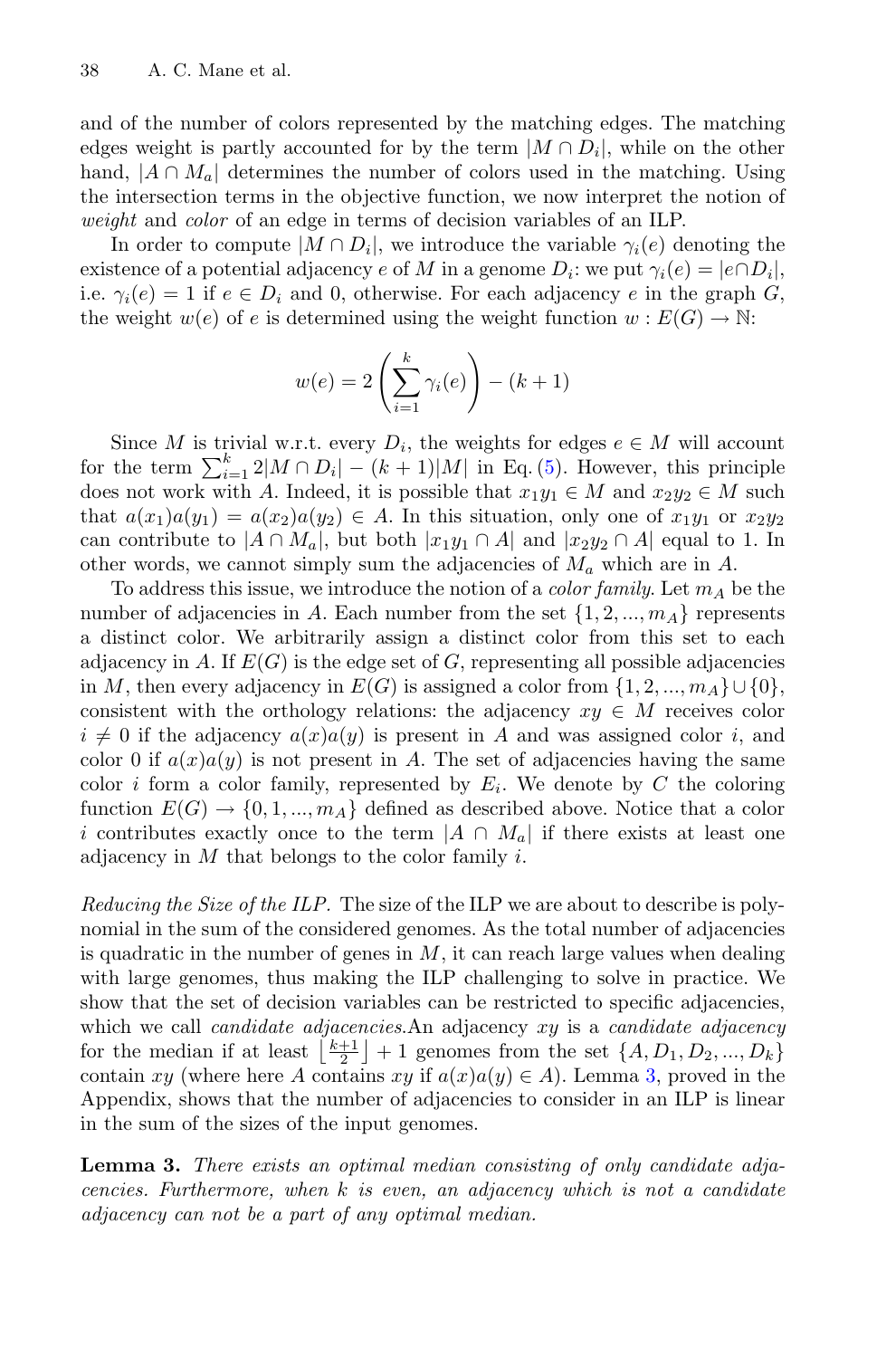*Remark 4.* The difficulty of the rooted median problem stems from the fact that duplication from M to the  $D_i$ s can create conflicting adjacencies, where a median gene extremity belongs to several candidate adjacencies. It is interesting to observe that this can happen only due to convergent evolution, i.e. the fact that the same adjacency is created independently in several  $D_i$ s. This suggests that in the practical context of a limited level of convergent evolution, the rooted median problem is easy to solve.

*The ILP for the Rooted Median Problem.* We can now provide the complete ILP formulation to solve the rooted SCJ-TD-FD median problem. Let  $x(e)$  be a binary decision variable denoting the inclusion of edge (candidate adjacency)  $e \in E(G)$  in M. Also, let  $c_i$  be a binary decision variable indicating if at least one edge with color  $i$  belongs to  $M$ . From the previous paragraph, one can write the objective function as

#### **Maximize:**

$$
\sum_{e \in E(G)} w(e)x(e) + 2\sum_{i=1}^{m_A} c_i + 2t(M_a) - 2\sum_{g \in \Gamma_A} \alpha_{g,AM_a} - 2\sum_{i=1}^{k} \sum_{g \in \Gamma_M} \alpha_{g,MD_i}
$$

We now describe the constraints of the ILP. The first set of constraints concern the *consistency* of the set of chosen adjacencies, that ensures that each gene extremity in  $M$  belongs to at most one adjacency, or in other words that  $M$  is a matching for the graph  $G$  (these are the first two sets of constraints below). Next, we use an additional set of constraints to determine the values of  $c_i$ ,  $i = \{1, 2, ..., m_A\}$ . If at least one adjacency of color i is present in the median,  $c_i = 1$ , otherwise  $c_i = 0$ . The following inequalities define these color constraints:

$$
\sum_{i=(y_h,z)} x(e) \le 1 \qquad \forall y \in \Gamma_M \tag{6}
$$

$$
\sum_{e=(y_t,z)}^{e=(y_h,z)} x(e) \le 1 \qquad \forall y \in \Gamma_M \tag{7}
$$

$$
c_i = \left\lceil \frac{\sum_{C(e)=i} x(e)}{|E_i|} \right\rceil \qquad \qquad \forall i \in \{1, 2, ..., m_A\}
$$
 (8)

Note that for  $c_i$  above, the constraints of the type  $x = y$  are not linear, but if x is restricted to be in  $\{0, 1\}$ , it can be replaced by the constraint  $y \leq x \leq y + \epsilon$ , where  $\epsilon$  is very close to 1, say 0.999. A similar trick can be used for floor functions.

In order to compute  $\alpha_{a,uv}$  for every pair  $(u, v)$  – where either  $u = A$ ,  $v = M_a$ or  $u = M, v = D_i$  for some  $i$  – and every gene  $g \in \Gamma_u$ , we use some additional constraints. Let  $p_v(e)$  be the binary variable denoting if the adjacency e exists in v. We use an indicator variable  $\lambda_{g,uv}$  such that  $\lambda_{g,uv} = 1$  if and only if all copies of g are involved in  $g_h g_t$  adjacencies. Consequently,  $\lambda_{g,uv} = 1$  ensures the existence of the  $g_h g_t$  adjacency in  $r(v)$ . Thus,  $\lambda_{g,uv} = \left\lfloor \frac{n_v(g_h g_t)}{n_v(g)} \right\rfloor$  $n_v(g)$ <br> $-1$  . Further, we use  $\Lambda_{g,uv}$  to indicate if at least one instance of  $g_h g_t$  has been observed in v. Thus, we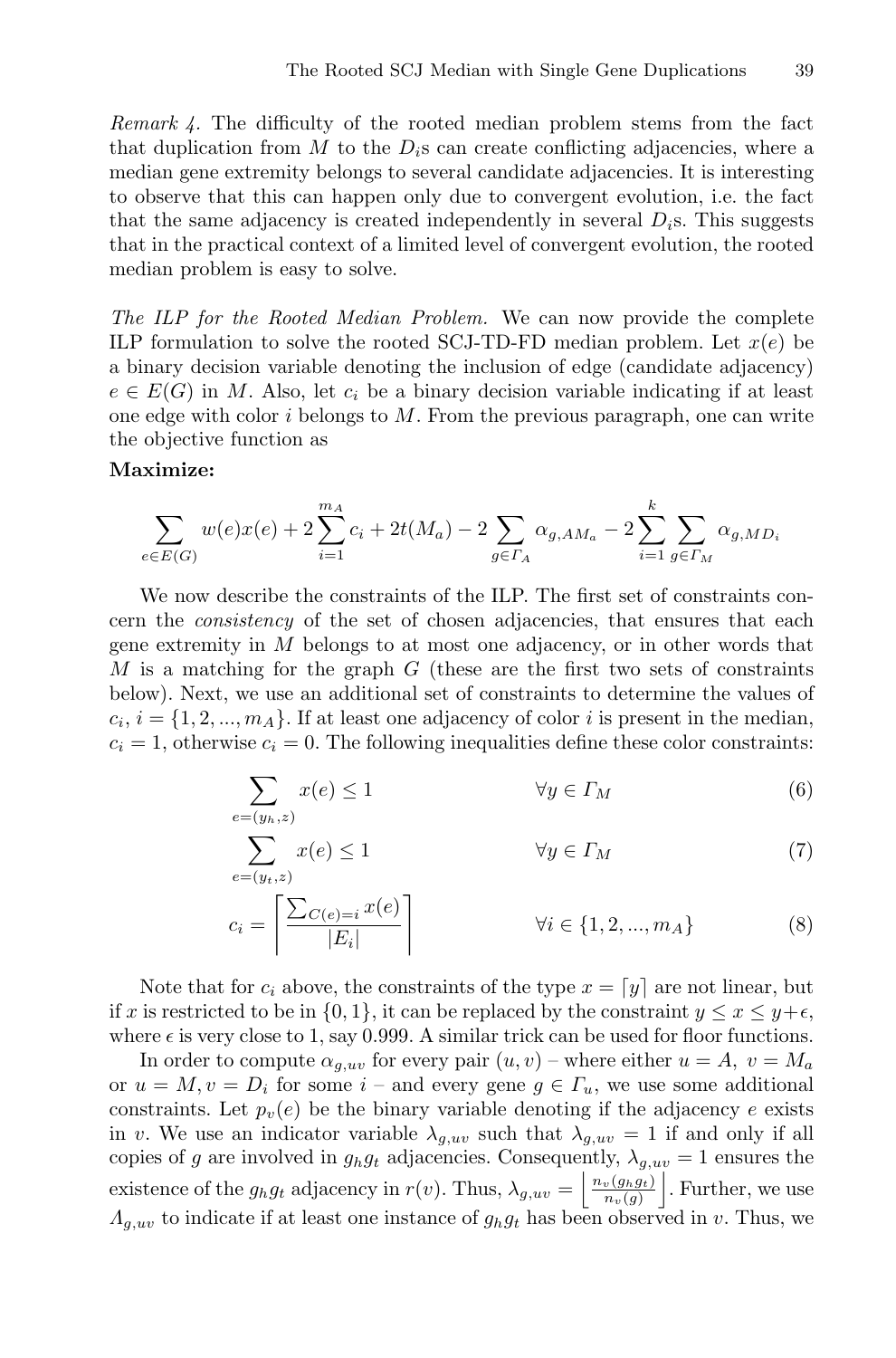can represent  $A_{g,uv}$  as  $\left| \frac{n_v(g_h g_t)}{n_v(g)} \right|$  . Since we already know the gene orders of A and each  $D_i$ , the values of  $p_A(e)$  and  $p_{D_i}(e)$  are known. Further,  $p_M(e) = x(e)$ . Thus, we obtain the following constraints for every gene g and branch  $(u, v)$ :

$$
\lambda_{g,uv} = \left\lfloor \frac{n_v(g_h g_t)}{n_v(g)} \right\rfloor \tag{9}
$$

$$
A_{g,uv} = \left\lceil \frac{n_v(g_h g_t)}{n_v(g)} \right\rceil \tag{10}
$$

$$
\alpha_{g,uv} = \min(p_u(g_h g_t), \Lambda_{g,uv} - \lambda_{g,uv})
$$
\n(11)

$$
t_v(g) = n_v(g_h g_t) - \lambda_{g,uv} \tag{12}
$$

We use the fact that if  $g_h g_t \notin v$  for some g then  $g_h g_t \notin r(v)$ . Thus, if  $g_h g_t \notin v$ ,  $\lambda_{g,uv} = 0$  thereby ensuring the correctness of constraints to find  $\alpha_{g,uv}$ . Again, note that the min function is not linear, but that a constraint  $x = min(y, z)$  can be replaced by  $x \geq y$  and  $x \geq z$ , assuming that  $x, y, z \in \{0, 1\}.$ 

# <span id="page-12-0"></span>**5 Experimental Results**

We ran experiments on simulated data in order to evaluate the ability of the ILP to correctly predict the gene order of the median genome. The input for the program, including gene orders for the ancestor genome A and the descendant genomes  $D_i$ , along with the orthology relations, generated using the ZOMBI genome simulator [\[8](#page-19-8)]. The ILP was solved using the Gurobi solver.

*Simulations Parameters.* Our input genomes consisted of one ancestor A and two descendants  $D_1$  and  $D_2$ . We started with the ancestral genome A as a single circular chromosome consisting of 1000 genes, belonging to different gene families (so without duplicate genes). The genome A evolved into the median genome  $M$  using duplications, inversions and translocations. The genome  $M$  was further evolved along two independent branches to yield the descendant genomes,  $D_1$ and  $D_2$ . The total number of rearrangements (inversions + translocations) from A to M and from M to  $D_i$  was varied from 100 to 500, in steps of 100. The parameter for duplication events was kept constant throughout the experiments. The average number of duplicated genes, over all three branches collectively, was found to be 362.8 with a standard deviation of 82 genes. Considering the number of duplication events, the mean and standard deviation of segmental duplications over the three branches was 72.6 and 15.8 respectively. The lengths of segmental duplications, inversions and translocations were controlled using specific extension rates. These extension rates (all between 0 and 1) are the parameters of a geometric distribution dictating the respective lengths. Thus, the length of the segment being acted upon would be 1 if the extension rate parameter is set to 1 and would increase as the parameter value reduces. In our experiments, the inversion, translocation and duplication extension rates were 0.05, 0.3 and 0.2 respectively. For each setting (number of rearrangements) we ran 40 simulations.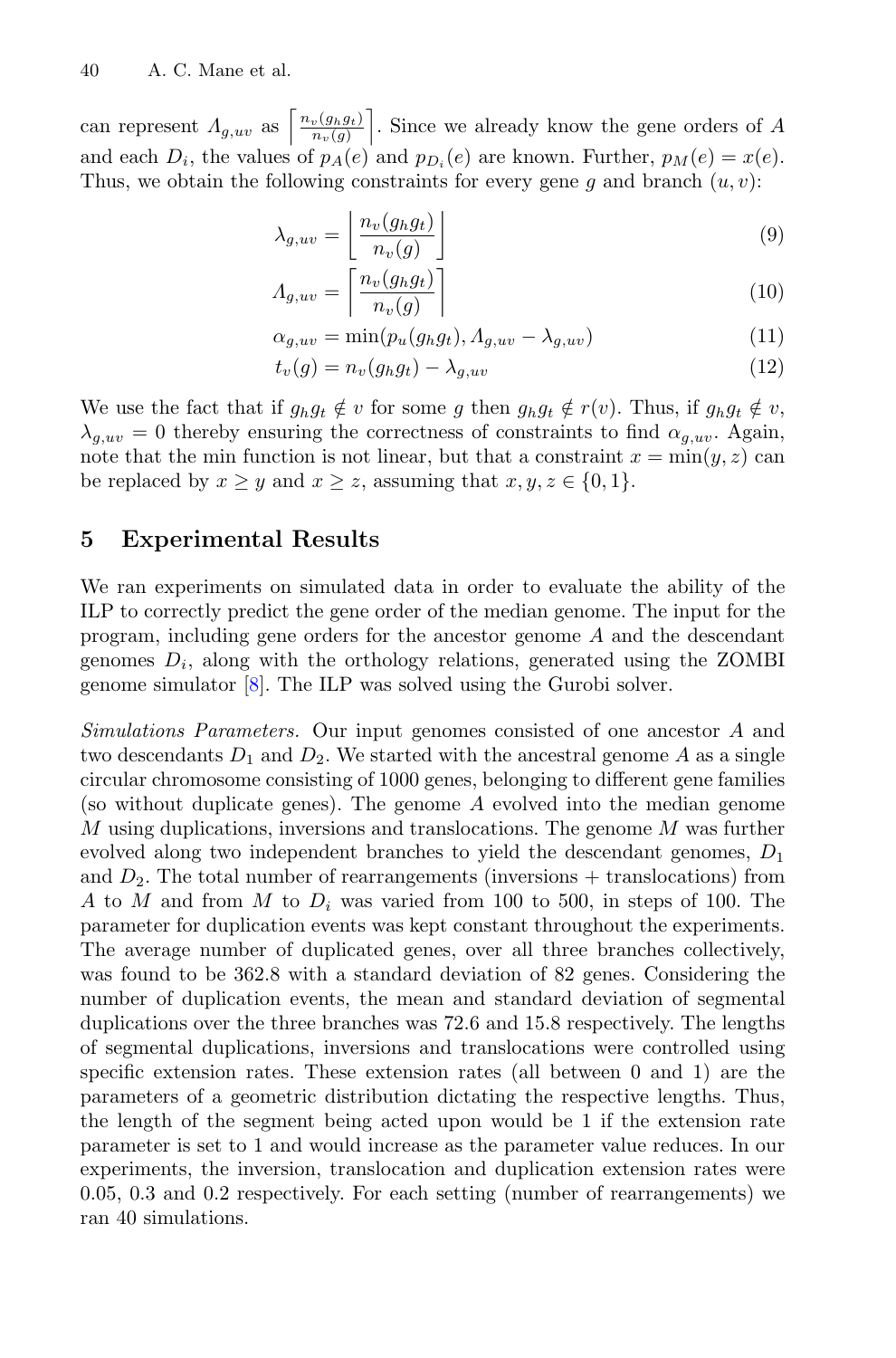*Results.* For each simulation, we compared the optimal median according to the ILP to the actual median generated by the simulator. For each group, we measured the average precision and recall statistics. The ILP predicts the median genome in the form of its adjacency set. Thus, in this context, precision refers to the ratio of number of correctly predicted adjacencies to the total number of adjacencies in the computed optimal median. On the other hand, recall represents the ratio of the correctly predicted adjacencies to the total number of adjacencies in the actual median. For each instance, we measured the number of candidate adjacencies used in the ILP. Additionally, to evaluate the effectiveness of our approach, we also measured the number of adjacencies in the solution which were common to all genomes  $(A, D_1 \text{ and } D_2)$  and those common to only two of the three.

An overview of the results is given in Table [1.](#page-13-0) The ILP rarely predicts an erroneous adjacency to be a part of the optimal median, with a near-perfect precision. This property is observed throughout the experiments irrespective of the number of rearrangement events. On the other hand, the ILP predicts more than 90% of the median for lower rates of rearrangement and a decreasing trend is observed as the number of rearrangement events increase. This can be partly attributed to the decrease in the number of candidate adjacencies. In general, the number of candidate adjacencies is lower than the true number of adjacencies in the median, as including other adjacencies may result in a nonoptimal median. This, however, emphasizes the practicality of Lemma [3,](#page-10-0) as the number of adjacency variables is significantly reduced. It can also be observed that the number of adjacencies common to all genomes decreases with increase in rearrangements. These adjacencies will be preferred by the ILP on account of higher weight.

<span id="page-13-0"></span>

|            | Events $Adi$ . in $Cand$ . |      |        | Adj. in $ Precision Recall \% Adj.$ |              |         | % Adj.  | No. of    | Avg. time |
|------------|----------------------------|------|--------|-------------------------------------|--------------|---------|---------|-----------|-----------|
|            | true                       | adj. | ILP    |                                     |              | common  | common  | optimal   | per run   |
|            | median                     |      | median |                                     |              | to all  | to two  | solutions | (in sec)  |
|            |                            |      |        |                                     |              | genomes | genomes |           |           |
| 100        | 1514                       | 1503 | 1493   | 0.9998                              | 0.9859 86.43 |         | 13.57   | 2.3       | 53        |
| <b>200</b> | 1107                       | 1062 | 1044   | 0.9991                              | 0.9428 69.49 |         | 30.51   | 15.8      | 29        |
| 300        | 1312                       | 1192 | 1155   | 0.9985                              | 0.8758 52.94 |         | 47.06   | 40.3      | 38        |
| 400        | 1151                       | 985  | 961    | 0.9981                              | 0.8329149.44 |         | 50.56   | 393.7     | 51        |
| 500        | 1430                       | 1174 | 1132   | 0.9972                              | 0.7897146.68 |         | 53.32   | 3682.6    | 84        |

**Table 1.** Statistics of the ILP median experiment on simulated data.

Another notable observation is the increase in the number of optimal solutions with larger rates of rearrangement. This correlates naturally with the decrease in the number of adjacencies which are common to all genomes. For only 100 rearrangements, the ILP outputs a unique optimal median in most runs, with an overall average of 2.3 solutions. However, the average number of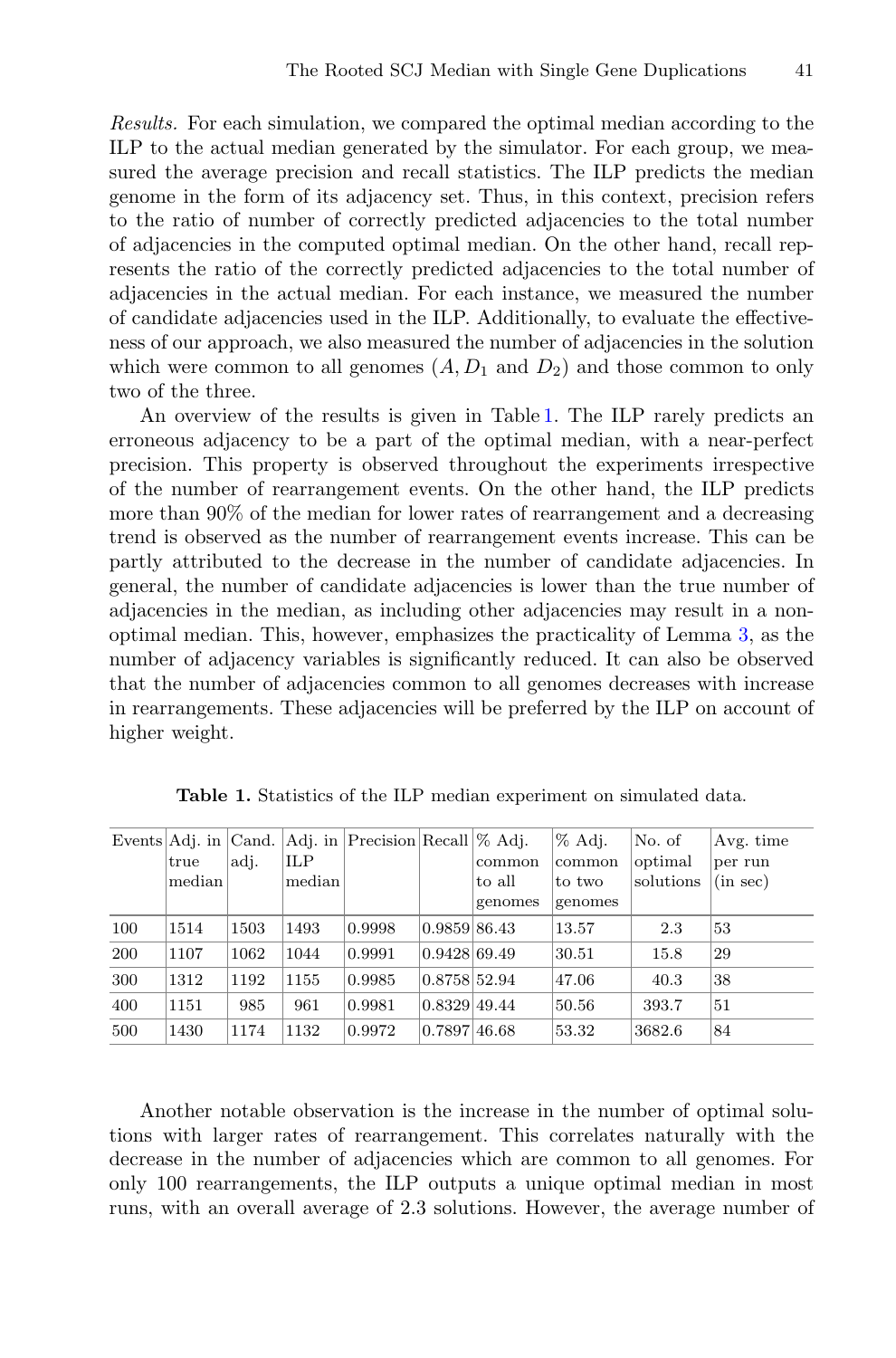optimal solutions exceeded 3000 in case of 500 rearrangements. Despite a pool of optimal solutions, the SCJ distance between the actual median and an optimal median does not vary by much. If the SCJ distance between the actual median and a randomly chosen optimal median is  $D$ , then the distance between the actual median and any other optimal median was observed to stay within the range  $(D-2, D+2)$ . For most of our simulations, the ILP output an optimal median in under a minute, with the exception of the case with 500 rearrangement events.

# **6 Conclusion**

In this chapter, we introduced the directed and rooted median problems and studied them under the SCJ-TD-FD model. We proved that computing the median with the most parsimonious directed distance for an ancestor A and descendants  $D_i$ ,  $i = 1$  to k is NP-hard by reduction from the 2P2N-3SAT problem. This contrasts with the directed median problem which does not involve an ancestral genome A. An interesting feature of our hardness proof is that it relies on two identical descendant genomes, showing a sharp tractability boundary between the directed pairwise distance problem and the rooted median of three genomes problem. Similarly to other SCJ-related median problems, our rooted median problem aims at selecting adjacencies among candidate adjacencies which are seen in a majority of the given input genomes; nevertheless the possibility of conflicting median adjacencies due to convergent evolution is at the heart of the intractability of the problem (Remark [4\)](#page-10-1). To address this intractability, we provide a simple Integer Linear Program that computes an optimal median. Without surprise, we observe that our ILP outputs a more reliable estimate of the median in case of lower rates of rearrangements. Moreover, we observe that despite having many more optimal solutions for higher rates of rearrangement, the distance of a random solution from the actual median does not deviate by much.

Our work can be commented with regard to the Small Parsimony Problem under the directed SCJ-TD-FD model. The hardness result of the rooted median problem likely implies the corresponding SPP problem is also NP-hard. This motivates our current work about extending the rooted median ILP toward the SPP. It is worth noting that our median ILP can also be used to solve the SPP by iterative application from an initial assignment of ancestral gene orders, similarly to the early SPP solvers for genome rearrangements such as GRAPPA [\[18\]](#page-20-12). Considering the multiplicity of the solutions, it also remains to be investigated if the sampling and subsequent analysis of co-optimal evolutionary scenarios, in a similar manner as [\[16](#page-20-13)], is possible within this framework.

**Acknowledgments.** CC is supported by Natural Science and Engineering Research Council of Canada (NSERC) Discovery Grant RGPIN-2017-03986. CC and PF are supported by CIHR/Genome Canada Bioinformatics and Computational Biology grant B/CB 11106. Most computations were done on the Cedar system of Compute Canada through a resource allocation to CC.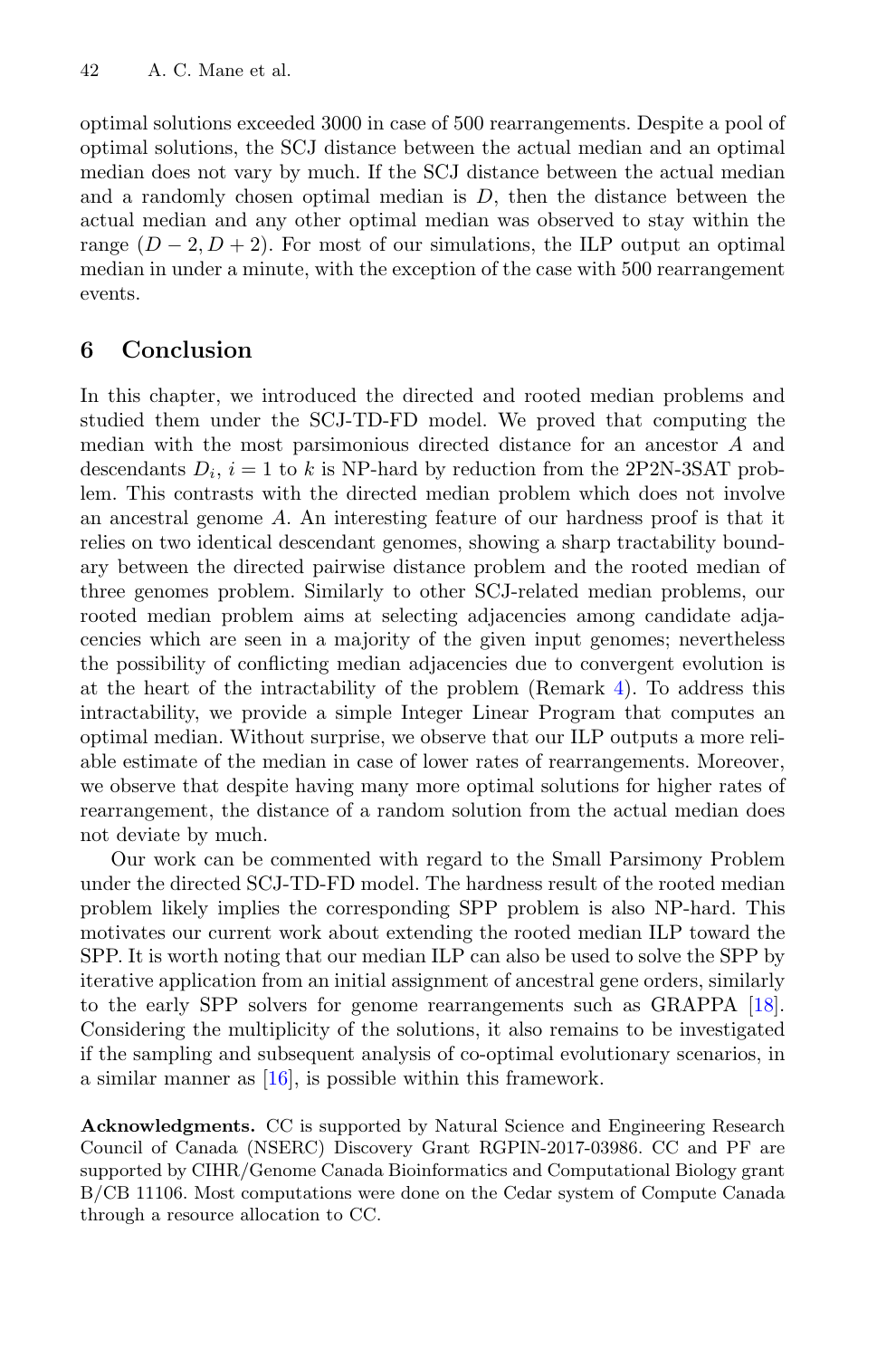# **Appendix**

*Proof of Eq. ([3](#page-4-2)).* We remind that the original pairwise distance formula  $(Eq. (2))$  $(Eq. (2))$  $(Eq. (2))$  is

$$
d_{\text{DSCJ}}(A, D) = |A - r(D)| + |r(D) - A| + 2\delta(A, r(D)) + t(D)
$$

and we want to prove it is equivalent to

$$
d_{\text{DSCJ}}(A, D) = |A - r(D)| + |r(D) - A| + 2\delta(A, D) - t(D).
$$

Notice that the  $2\delta(A, r(D))$  term from the original formula was switched for the  $2\delta(A, D)$  term. Consider the difference in the number of genes from D to  $r(D)$ . Each time we remove a  $g_h g_t$  observed duplication from D while reducing it, it corresponds to removing a copy of g from D. Thus D has  $t(D)$ more genes than  $r(D)$ , so that  $2\delta(A, D) = 2\delta(A, r(D)) + 2t(D)$ . This implies  $2\delta(A, D) - t(D) = 2\delta(A, r(D)) + t(D).$ 

*Proof of Lemma* [2](#page-6-1). Suppose that for some *i*, *M* contains none of  $g_i^+\gamma_i^+$  or  $g^-\gamma^-$ . Note that *M* does not contain  $g^+\gamma^-$  por  $g^-\gamma^+$  by Lemma 1. This implies  $g_i^-\gamma_i^-$ . Note that M does not contain  $g_i^+\gamma_i^-$  nor  $g_i^-\gamma_i^+$ , by Lemma [1.](#page-6-2) This implies<br>that  $g'_i\gamma'_i \notin M$  as we have excluded all the four possibilities of having this that  $g_i' \gamma_i' \notin M_a$ , as we have excluded all the four possibilities of having this adjacency in M adjacency in  $M_a$ .

Consider the median M' obtained from M by adding  $g_i^+ \gamma_i^+$ , cutting the acencies that  $g_i^+$  and  $\gamma^+$  were contained in if needed. If  $g_i^+$  and  $\gamma^+$  are both adjacencies that  $g_i^+$  and  $\gamma_i^+$  were contained in, if needed. If  $g_i^+$  and  $\gamma_i^+$  are both telements in M then it is easy to check that  $M' = M + a^+ \gamma^+ (M)$  augmented telomeres in M, then it is easy to check that  $M' = M + g_i^+ \gamma_i^+$  (M augmented<br>by the adjacency  $g^+ \gamma^+$ ) attains a better distance than M since  $g^+ \gamma^+ \in D$ . Do by the adjacency  $g_i^+ \gamma_i^+$  attains a better distance than M since  $g_i^+ \gamma_i^+ \in D_1, D_2$ <br>and  $g(g_+^+)g_2(\gamma^+) = g'_2(\gamma^{\prime}) \in A$  (this decreases the distance by 3) and  $a(g_i^+)a(\gamma_i^+) = g_i' \gamma_i' \in A$  (this decreases the distance by 3).<br>Suppose that  $a^+ x \in M$  for some x, and that  $\gamma_+^+$  is a te

Suppose that  $g_t^+ x \in M$  for some x, and that  $\gamma_t^+$  is a telomere in M. By Lemma [1,](#page-6-2)  $g_t^+ x$  is in both  $D_1$  and  $D_2$ , which implies that  $x = c_j$  or  $x = \alpha_j$  for some *i*. This implies in turn that  $a(a^+)a(x) \notin A$ . We can argue that  $M' =$ for some j. This implies in turn that  $a(g_i^+)a(x) \notin A$ . We can argue that  $M' = M - a^+ x + a^+ \gamma^+$  is better. To see this observe that  $|M' = D_1| = |M - D_1|$  and  $M - g_t^+ x + g_t^+ \gamma_t^+$  is better. To see this, observe that  $|M' - D_1| = |M - D_1|$  and  $|D_1 - M'| = |D_1 - M|$  (and the same with  $D_2$ ). On the other hand, recalling  $|D_1 - M'| = |D_1 - M|$  (and the same with  $D_2$ ). On the other hand, recalling that  $g_i' \gamma_i' \notin M_a$ , we have  $|M'_a - A| = |M_a - A| - 1$  (because  $a(g_i^+) a(x) \notin A$  and  $a(a^+) a(x^+) \in A$ ) and  $|A - M'| = |A - M| - 1$  (because  $a(a^+) a(x^+) \in A$ ) We  $a(g_i^+)a(\gamma_i^+) \in A$ ) and  $|A - M'_a| = |A - M_a| - 1$  (because  $a(g_i^+)a(\gamma_i^+) \in A$ ). We<br>have thus decreased the distance by 2. The same argument applies if  $a^+$  is a have thus decreased the distance by 2. The same argument applies if  $g_i^+$  is a telement but  $\alpha^+$  is not telomere but  $\gamma_i^+$  is not.<br>Finally suppose that

Finally, suppose that  $g_i^+ x$  and  $\gamma_i^+ y$  are adjacencies of M. As we argued above,<br> $f(g(x)) \notin A$  and  $g(x^+)g(y) \notin A$ . Letting  $M' = M - g^+ x - g^+ y + g^+ g^+$  we  $a(g_t^+)a(x) \notin A$  and  $a(\gamma_t^+)a(y) \notin A$ . Letting  $M' = M - g_t^+x - \gamma_t^+y + g_t^+\gamma_t^+$ , we find that  $|M' = D_t| = |M - D_t|$  and  $|D_t = M'| = |D_t| - |M| + 1$ . As the same find that  $|M' - D_1| = |M - D_1|$  and  $|D_1 - M'| = |D_1 - M| + 1$ . As the same holds with  $D_2$ , we have increased the distance to  $D_1$  and  $D_2$  by 2. On the other hand,  $|A - M'_a| = |A - M_a| - 1$  and  $|M'_a - A| = |M_a - A| - 2$ . To sum up, the total distance decreases by 1 total distance decreases by 1.

*Proof of Claim (* [1](#page-7-0)*).* Call an extremity e of a gene in Γ *matchable* if there exists an adjacency of  $D_1$  that contains e. By Lemma [1,](#page-6-2) the adjacencies of M only contain matchable extremities. The  $g_t^+, g_t^-, \gamma_t^+$  and  $\gamma_t^-$  extremities account for 4n<br>matchable extremities. The currence account for m matchable extremities and the matchable extremities. The  $c_i$  genes account for m matchable extremities and the  $\alpha_i$  genes for  $2n-m$  matchable extremities. Thus there are  $4n+m+2n-m=6n$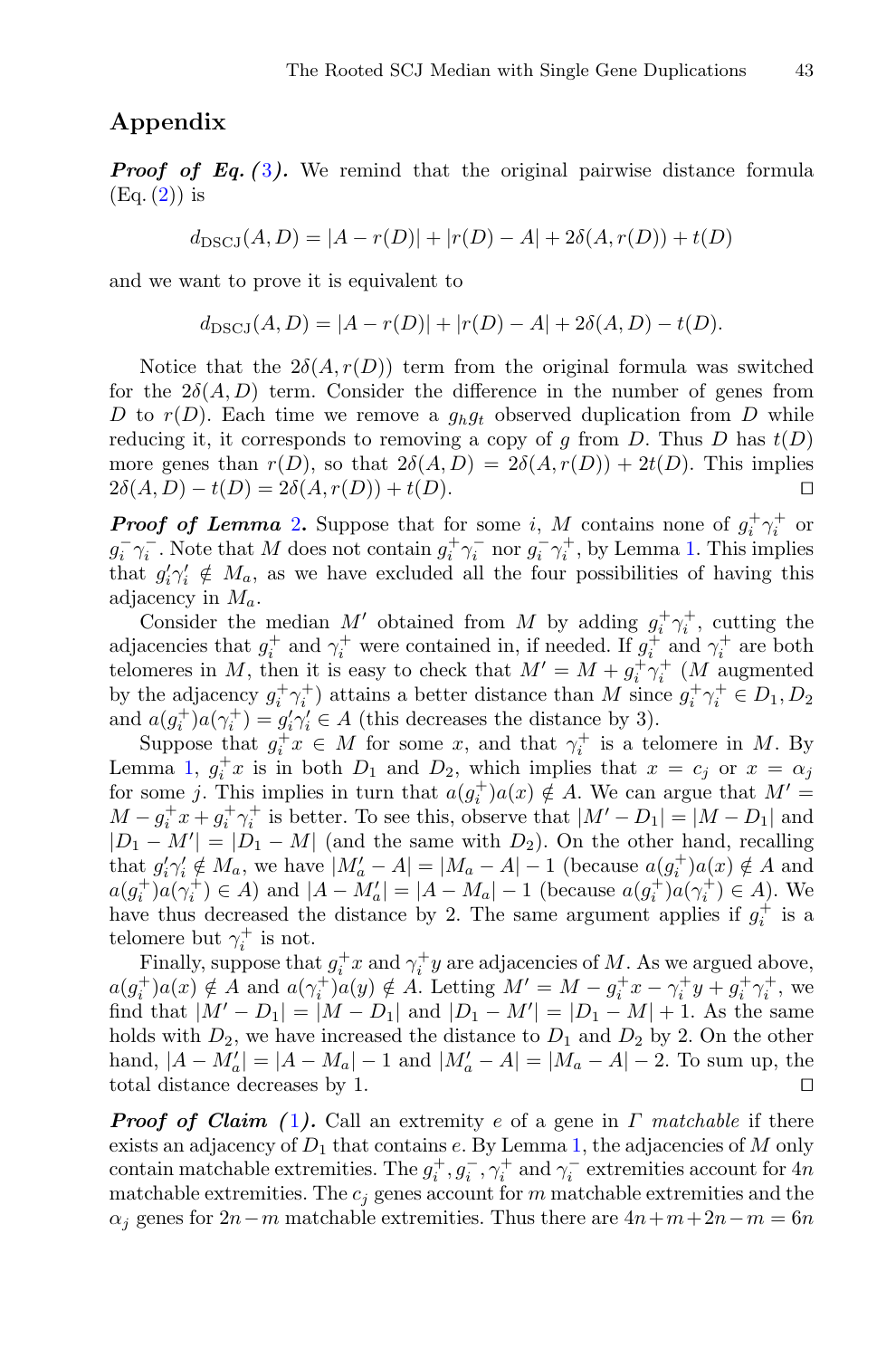matchable extremities. Because an adjacency contains 2 extremities, there can be at most  $3n$  adjacencies in M. The second part of the claim follows from the fact that we have to assume that every  $c_j$  and  $\alpha_j$  is matched to attain this bound. bound.

*Proof of Claim (*[2](#page-8-1)). By the definition of q, we have  $|A - M_a| = n - q$  and  $|M_a - A| = |M| - q$ . It follows that

$$
d_{\text{DSCJ}}(A, M_a) = |A - M_a| + |M_a - A| + 2\delta(A, M_a) - t(M_a)
$$
  
=  $n - q + |M| - q + 2n - 0$   
=  $|M| + 3n - 2q$ 

Using Lemma [1,](#page-6-2) we also have  $d_{\text{DSCJ}}(M, D_1) = |M - D_1| + |D_1 - M| + 2\delta(M, D_1) =$  $0 + |D_1| - |M| + 2\delta(M, D_1)$ . Thus the sum of the 3 distances is

$$
|M| + 3n - 2q + 2|D_1| - 2|M| + 4\delta(M, D_1) \le 2|D_1| - 2n + 4\delta(M, D_1)
$$

(this inequality is due to our initial assumption on the total distance of  $M$ ). After simplifying, this gives  $5n \leq |M| + 2q$ . By Claim [1,](#page-7-0)  $|M| \leq 3n$  and because A has n adjacencies,  $q \leq n$ . Hence, this inequality is only possible if  $|M| = 3n$  and  $q = n$ . and  $q = n$ .

*Proof of Eq. (*[4](#page-9-1)). From Eq. [\(3\)](#page-4-2), we have  $d_{DSCJ}(u, v) = |u - r(v)| + |r(v) - u| +$  $2\delta(u, v) - t(v)$ . However, it is easier to express the distance without the reduced genome terms. Hence, we eliminate the need for computing the reduced genomes by replacing  $|u-r(v)|$  and  $|r(v)-u|$  by suitable expressions as follows. We show that (1)  $|u - r(v)| = |u - v| + \sum_{g \in \Gamma_u} \alpha_g$ , and (2)  $|r(v) - u| = |v - u| - t(v) +$  $\sum_{g \in \Gamma_u} \alpha_g$ . Substituting the terms in Eq. [\(3\)](#page-4-2) yield Eq. [\(4\)](#page-9-1).<br>(1) Consider first the difference between  $u = r(v)$  and

(1) Consider first the difference between  $u - r(v)$  and  $u - v$ . Suppose that  $xy \in u - v$  but  $xy \notin u - r(v)$ . Then  $xy \in r(v)$  but  $xy \notin v$ , which is not possible. Thus the difference can only be due to some  $xy \in u - r(v)$  such that  $xy \notin u - v$ . This means that  $xy \notin r(v)$  and  $xy \in v$ , which only happens when  $xy = g_h g_t$ for some gene g. As we have  $xy = g_h g_t \in u \cap v$  and  $g_h g_t \notin r(v)$ , we also have  $\alpha_g = 1$ , by definition. Since only one such adjacency is possible for each gene g (because u is trivial),  $u - r(v)$  and  $u - v$  differ only by adjacencies on genes for which  $\alpha_g = 1$ . We have shown that  $|u - r(v)| = |u - v| + \sum_{g \in \Gamma_u} \alpha_g$ .<br>(2) Now consider the difference between  $r(v) = u$  and  $v = u$ . Not

(2) Now consider the difference between  $r(v) - u$  and  $v - u$ . Note that there are  $t(v)$  adjacencies in v not in  $r(v)$ , all observed duplications of the type  $g_h g_t$ . Let  $g \in \Gamma_u$ . If  $g_h g_t \notin u$ , then all of the  $t(g)$  observed duplications in g are counted in  $v - u$  but not in  $r(v) - u$ . This is also true when  $g_h g_t \in u$  and  $g_h g_t \in r(v)$ . In these cases,  $\alpha_g = 0$ . However when  $g_h g_t \in u \cap v$  but  $g_h g_t \notin r(v)$ , there are  $t(g) - 1$ of the  $g_h g_t$  adjacencies counted in  $v - u$  not counted in  $r(v) - u$  (this is because exactly one  $g_h g_t$  adjacency of v can be matched with the  $g_h g_t$  adjacency in u, and  $r(v)$  has no such adjacency). This case occurs precisely when  $\alpha_g = 1$ . This shows that  $|r(v) - u| = |v - u| - \sum_{c \in E} (t(q) - \alpha_o) = |v - u| - t(v) + \sum_{c \in E} \alpha_o$ . that  $|r(v) - u| = |v - u| - \sum_{g \in \Gamma_u} (t(g) - \alpha_g) = |v - u| - t(v) + \sum_{g \in \Gamma_u} \alpha_g$ .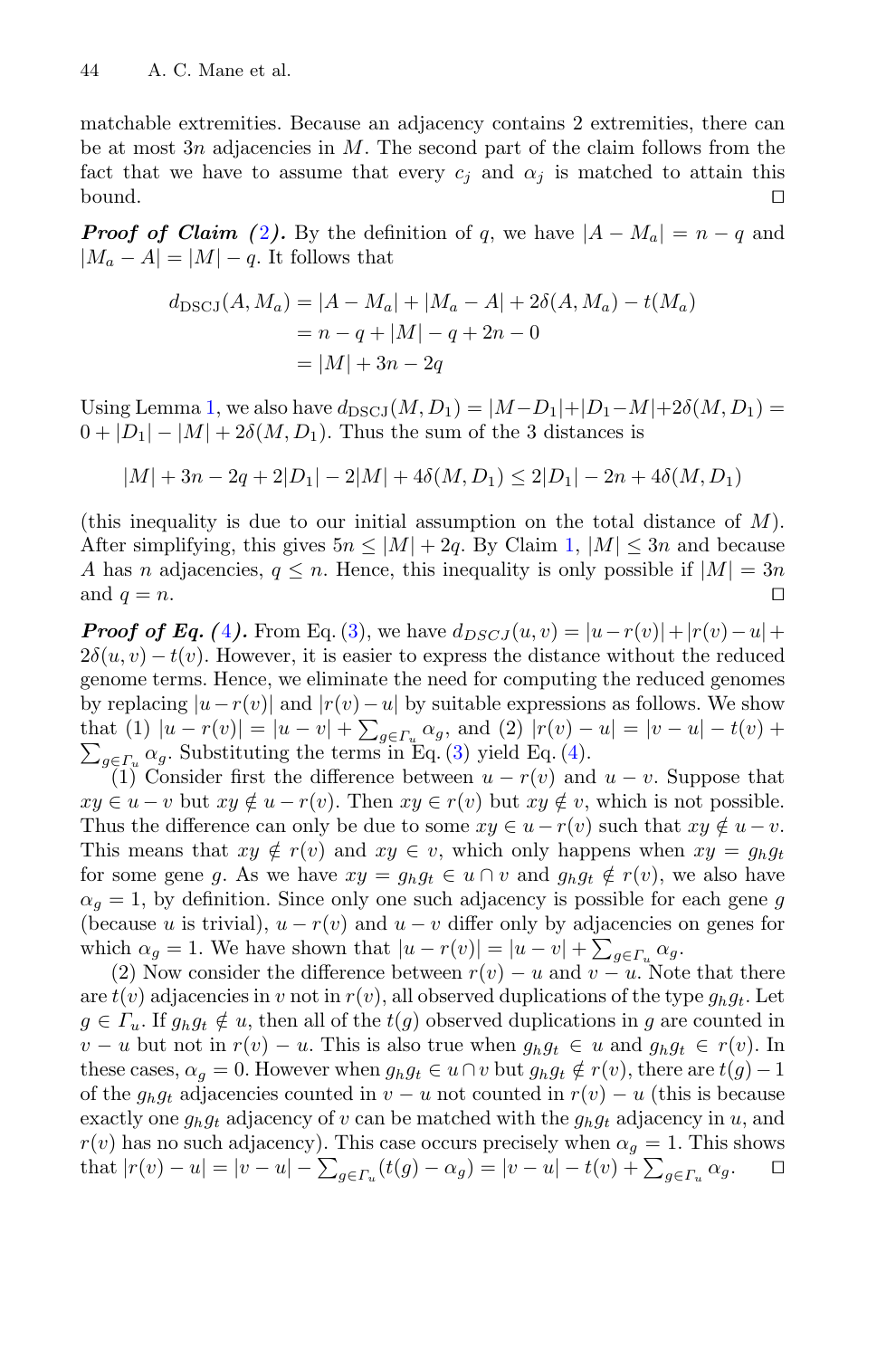*Proof of Claim ([3](#page-9-4)).* By Eq. [\(4\)](#page-9-1), we know that

$$
d_{\text{DSCJ}}(A, M_a) = |A - M_a| + |M_a - A| + 2\delta(A, M_a) - 2t(M_a) + 2\sum_{g \in \Gamma_A} \alpha_{g, AM_a}
$$
  

$$
d_{\text{DSCJ}}(M, D_i) = |M - D_i| + |D_i - M| + 2\delta(M, D_i) - 2t(D_i) + 2\sum_{g \in \Gamma_M} \alpha_{g, MD_i}
$$

where  $\Gamma_A$  and  $\Gamma_M$  are the set of genes in the gene orders of A and M, respectively, and so also the genes alphabets for M and the  $D_i$ s. Variables  $\alpha_{g,AM_a}$  and  $\alpha_{g,MD_i}$ are defined as  $\alpha_{q,uv}$  above.

For any two adjacency sets X and Y, we use the identity  $|X - Y| + |Y - X|$  $|X| + |Y| - 2|X \cap Y|$  to obtain

$$
d_{\text{DSCJ}}(A, M_a) = |A| + |M_a| - 2|A \cap M_a| + 2\delta(A, M_a) - 2t(M_a) + 2\sum_{g \in \Gamma_A} \alpha_{g, AM_a},
$$

$$
d_{\text{DSCJ}}(M, D_i) = |M| + |D_i| - 2|M \cap D_i| + 2\delta(M, D_i) - 2t(D_i) + 2\sum_{g \in \Gamma_M} \alpha_{g, MD_i}.
$$

This eliminates the need to count the actual number of cut and join events along every branch. Instead, it suffices to compute the common adjacencies in the parent and child genomes (using the terms  $|A \cap M_a|$  and  $|M \cap D_i|$ ) for each branch  $(A, M_a)$  and  $(M, D_i)$ .

For a median M, let  $s(M) = d_{\text{DSCJ}}(A, M_a) + \sum_{i=1}^{k} d_{\text{DSCJ}}(M, D_i)$  be the re of M. It follows easily from above that *score* of M. It follows easily from above that

$$
s(M) = \left[ |A| + 2\delta(A, M_a) + \sum_{i=1}^{k} (|D_i| + 2\delta(M, D_i)) \right]
$$
  
- 
$$
\left[ \sum_{i=1}^{k} \left( 2|M \cap D_i| + 2t(D_i) - 2 \sum_{g \in \Gamma_M} \alpha_{g, MD_i} \right) + 2|A \cap M_a| + 2t(M_a) - 2 \sum_{g \in \Gamma_A} \alpha_{g, AM_a} - (k+1)|M| \right]
$$

Let  $N = |A| + 2\delta(A, M_a) + \sum_{i=1}^{\kappa} (|D_i| + 2\delta(M, D_i) + 2t(D_i))$ . Given that N<br>ends only on A and D; and not on M it is constant (note that  $\delta(A, M)$ ) depends only on A and  $D_i$  and not on M, it is constant (note that  $\delta(A, M_a)$ ) and  $\delta(M, D_i)$  are constant as the gene content of M is an input to the problem). Thus in order to minimize the score  $s(M)$ , we only need to maximize the term:

$$
\sum_{i=1}^{k} \left( 2|M \cap D_i| - 2 \sum_{g \in \Gamma_M} \alpha_{g, MD_i} \right) + 2|A \cap M_a| + 2t(M_a) - 2 \sum_{g \in \Gamma_A} \alpha_{g, AM_a} - (k+1)|M|
$$

which is negated in  $s(M)$ , as required in Eq. [\(5\)](#page-9-3).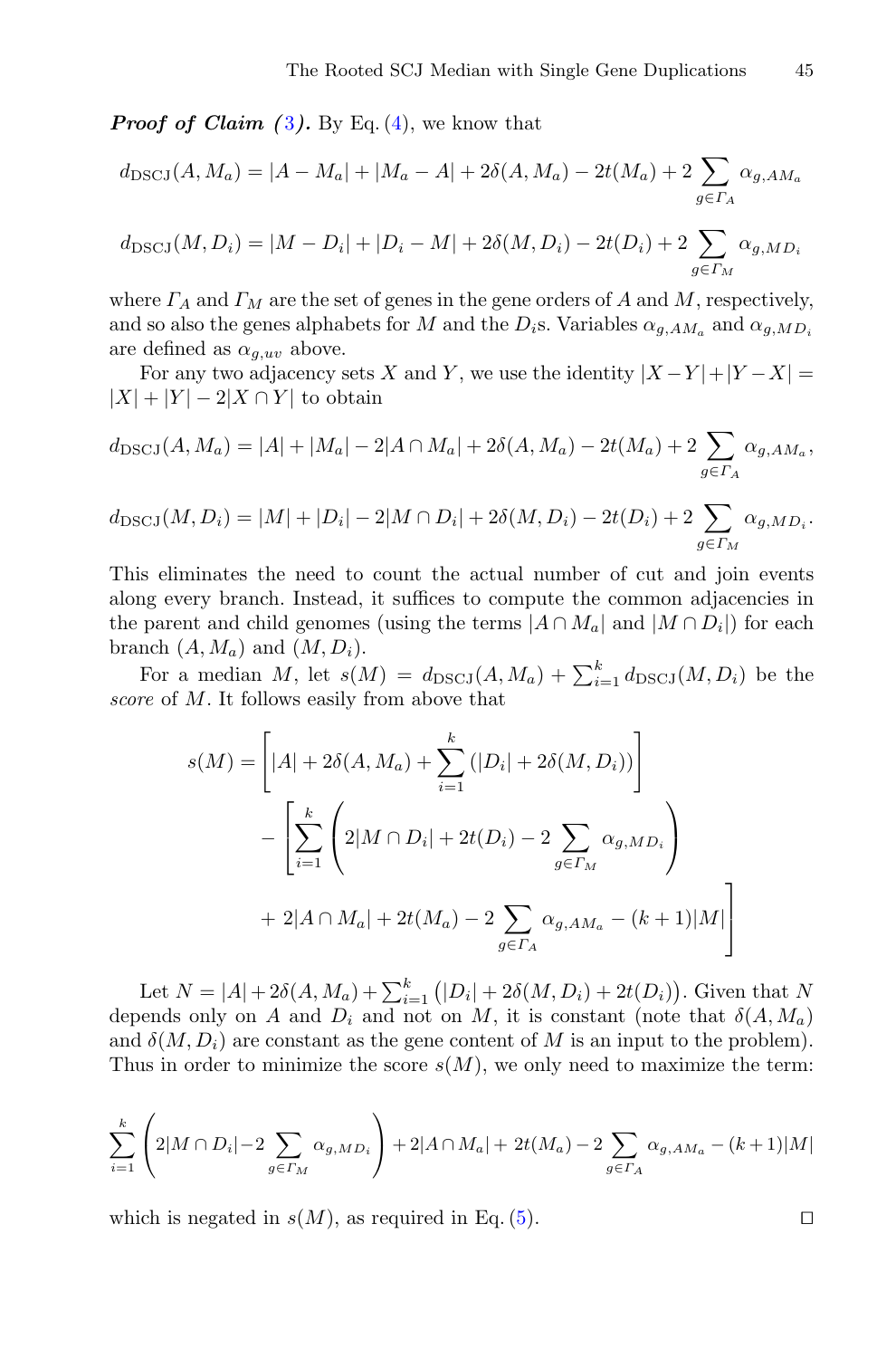*Proof of Lemma ([3](#page-10-0)).* To prove this lemma, we start with a median containing a non-candidate adjacency. For odd values of  $k$ , we prove that removing the non-candidate adjacency results in another median of the same cost whereas for even  $k$ , it is shown that the resultant median (on removing the non-candidate adjacency) is better. We temporarily ignore the influence of reduced genomes for this proof.

Consider an adjacency  $xy$  that is not a candidate. Recall that since  $xy$  is not a candidate it is present in at most  $\frac{k+1}{2}$  genomes from  $\{A, D_1, ..., D_k\}$ . Assume that M is a median genome and xy is present in M. Further, assume that M is optimal. Thus, the sum of the distances  $d_{\text{DSCJ}}(A, M_a) + \sum_{i=1}^{n} d_{\text{DSCJ}}(M, D_i)$ <br>should be the least over all medians. Let M' be the genome obtained by removing should be the least over all medians. Let  $M'$  be the genome obtained by removing xy from M.

Let  $D_{xy} \subseteq \{D_1, ..., D_k\}$  be the set of descendant genomes that contain  $xy$ , and let  $\overline{D_{xy}}$  be the set of those that do not. For any  $D_i \in D_{xy}$ , the adjacency need not be cut along  $(M, D_i)$ , however it has to be added along  $(M', D_i)$ , introducing<br>an extra sect of 1 to the total distance. Thus,  $d_{\text{max}}(M, D_i) = d_{\text{max}}(M', D_i)$ , 1 an extra cost of 1 to the total distance. Thus,  $d_{\text{DSCJ}}(M, D_i) = d_{\text{DSCJ}}(M', D_i) - 1$ ,<br>for all  $D \subset D$ . On the other hand, if  $D \not\subset D$ , then it does not contain gay for all  $D_i \in D_{xy}$ . On the other hand, if  $D_i \notin D_{xy}$ , then it does not contain xy. Consequently, for all such  $D_i$ , the adjacency has to be cut along  $(M, D_i)$  but not along  $(M', D_i)$  (since M' does not contain it in the first place). Thus, for all  $D_i \notin D_{xy}, d_{\text{DSCJ}}(M, D_i) = d_{\text{DSCJ}}(M', D_i) + 1.$ <br>Euribor if A contains  $c(x)c(x)$  it need not

Further if A contains  $a(x)a(y)$ , it need not be cut along  $(A, M_a)$  but may need to be cut along  $(A, M'_a)$  thereby introducing a possible extra cost of 1<br>(note here the possibility that some  $x^*y^* \in M$  distinct from  $xy$  such that (note here the possibility that some  $x^*y^* \in M$  distinct from xy such that  $a(x^*)a(y^*) = a(x)a(y)$ . Thus,  $d_{\text{DSCJ}}(A, M_a) \geq d_{\text{DSCJ}}(A, M'_a) - 1$ . If instead, <br>A does not contain xu then it has to be joined along  $(A, M)$  and not along A does not contain xy then it has to be joined along  $(A, M_a)$  and not along  $(A, M'_a)$ . Unlike the previous case, the cost of the join is unavoidable. Hence,  $d_{\text{DQOZ}}(A, M) = d_{\text{DQOZ}}(A, M') + 1$  $d_{\text{DSCJ}}(A, M_a) = d_{\text{DSCJ}}(A, M'_a) + 1.$ 

Case 1: A contains xy. Then  $|D_{xy}| \leq \left\lfloor \frac{k+1}{2} \right\rfloor - 1$ .

$$
d_{\text{DSCJ}}(A, M_a) \ge d_{\text{DSCJ}}(A, M'_a) - 1
$$
  
\n
$$
d_{\text{DSCJ}}(M, D_i) = d_{\text{DSCJ}}(M', D_i) - 1 \qquad \forall D_i \in D_{xy}
$$
  
\n
$$
d_{\text{DSCJ}}(M, D_i) = d_{\text{DSCJ}}(M', D_i) + 1 \qquad \forall D_i \notin D_{xy}
$$

Summing over all the input genomes, we get

$$
d_{\text{DSCJ}}(A, M_a) + \sum_{D_i \in D_{xy}} d_{\text{DSCJ}}(M, D_i) \ge d_{\text{DSCJ}}(A, M'_a) + \sum_{D_i \in D_{xy}} d_{\text{DSCJ}}(M', D_i)
$$
  
+  $|\overline{D_{xy}}| - (|D_{xy}| + 1)$ 

We know that  $|D_{xy}|+1 \leq \lfloor \frac{k+1}{2} \rfloor$ . If k is even,  $|\overline{D_{xy}}| > |D_{xy}|+1$ . Hence,

$$
d_{\text{DSCJ}}(A, M_a) + \sum_{D_i \in D_{xy}} d_{\text{DSCJ}}(M, D_i) > d_{\text{DSCJ}}(A, M'_a) + \sum_{D_i \in D_{xy}} d_{\text{DSCJ}}(M', D_i)
$$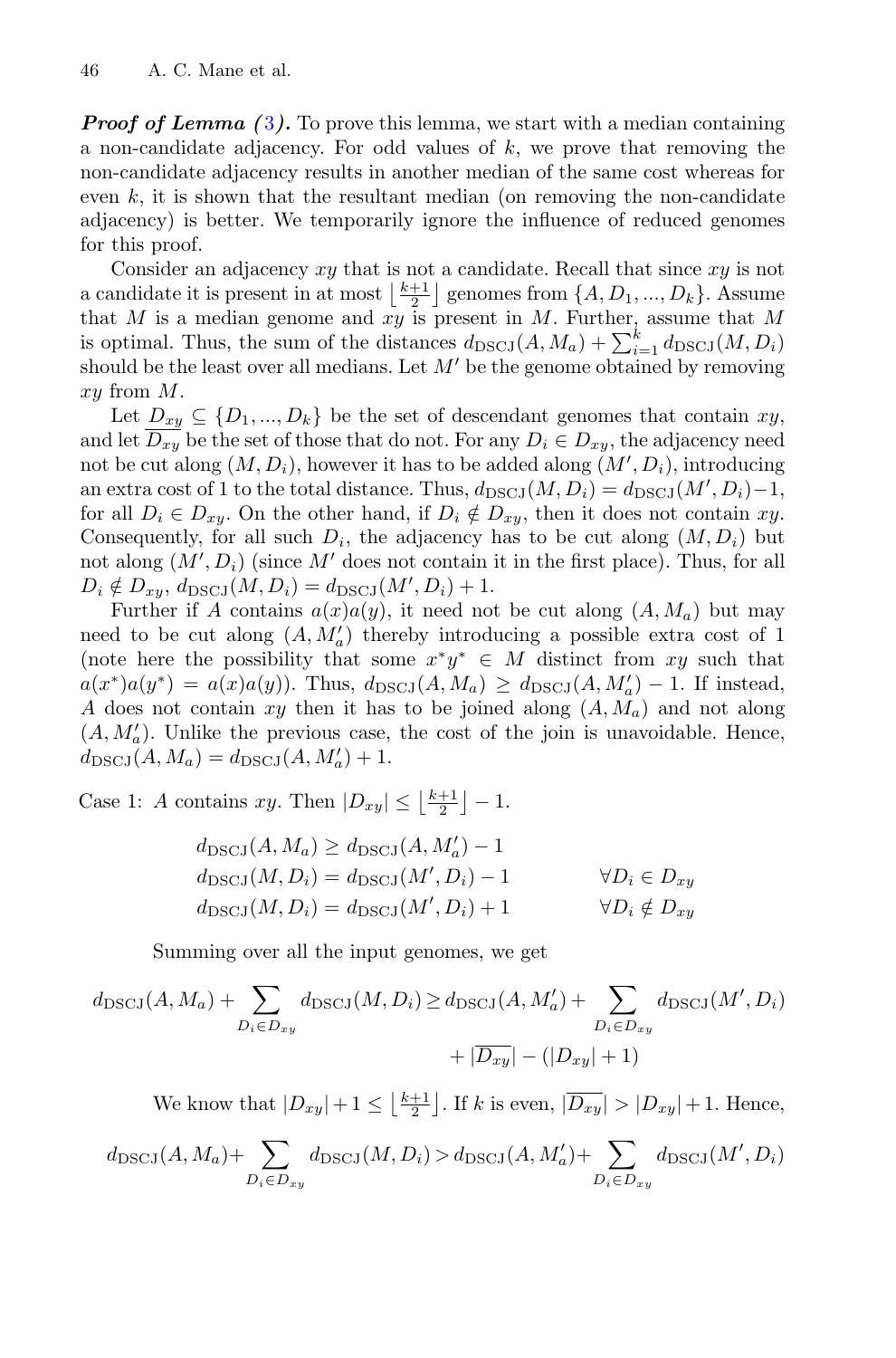Thus, the cost of  $M'$  is better than that of the optimal median M and we have a contradiction. If k is odd, then  $|\overline{D_{xy}}| = |D_{xy}| + 1$  and hence both  $M$  and  $M'$  incur the same overall cost. In other words, the removal of a non-candidate adjacency does not increase the cost of the optimal median. Thus, iteratively removing all such adjacencies will yield an optimal median that consists solely of candidate adjacencies.

Case 2: A does not contain xy. Then  $|D_{xy}| \leq \lfloor \frac{k+1}{2} \rfloor$ .

$$
d_{\text{DSCJ}}(A, M_a) = d_{\text{DSCJ}}(A, M') + 1
$$
  
\n
$$
d_{\text{DSCJ}}(M, D_i) = d_{\text{DSCJ}}(M', D_i) - 1 \qquad \forall D_i \in D_{xy}
$$
  
\n
$$
d_{\text{DSCJ}}(M, D_i) = d_{\text{DSCJ}}(M', D_i) + 1 \qquad \forall D_i \notin D_{xy}
$$

The analysis in this case is similar to Case 1. On adding all the equations and using  $|D_{xy}| \leq \lfloor \frac{k+1}{2} \rfloor$ , once again we reach a contradiction when k<br>is even When k is odd both M and M' viold the same event distance is even. When k is odd, both M and M' yield the same overall distance. Thus, we can still obtain the optimal median by iteratively removing non-candidate adjacencies.

Thus, when k is odd, there exists at least one optimal median consisting only of candidate adjacencies. However, when  $k$  is even, the optimal median must consist only of candidate adjacencies.

# **References**

- <span id="page-19-4"></span>1. Angibaud, S., Fertin, G., Rusu, I., Thévenin, A., Vialette, S.: On the approximability of comparing genomes with duplicates. J. Graph Algorithms Appl. **13**(1), 19–53 (2009)
- <span id="page-19-7"></span>2. Berman, P., Karpinski, M., Scott, A.D.: Approximation hardness of short symmetric instances of MAX-3SAT. Technical report TR03-049, Electronic Colloquium on Computational Complexity (ECCC) (2003)
- <span id="page-19-0"></span>3. Blanchette, M., Bourque, G., Sankoff, D.: Breakpoint phylogenies. Genome Inform. **8**, 25–34 (1997)
- <span id="page-19-5"></span>4. Blin, G., Chauve, C., Fertin, G., Rizzi, R., Vialette, S.: Comparing genomes with duplications: a computational complexity point of view. IEEE/ACM Trans. Comput. Biol. Bioinform. **4**(4), 523–534 (2007)
- <span id="page-19-2"></span>5. Boyd, S.C., Haghighi, M.: Mixed and circular multichromosomal genomic median problem. SIAM J. Discret. Math. **27**(1), 63–74 (2013)
- <span id="page-19-6"></span>6. Bryant, D.: The complexity of calculating exemplar distances. In: Sankoff, D., Nadeau, J.H. (eds.) Comparative Genomics: Empirical and Analytical Approaches to Gene Order Dynamics, Map Alignment and the Evolution of Gene Families, pp. 207–211. Springer, Dordrecht (2000). <https://doi.org/10.1007/978-94-011-4309-7>
- <span id="page-19-1"></span>7. Bryant, D.: A lower bound for the breakpoint phylogeny problem. J. Discret. Algorithms **2**(2), 229–255 (2004)
- <span id="page-19-8"></span>8. Davin, A.A., Tricou, T., Tannier, E., de Vienne, D.M., Szollosi, G.J.: Zombi: a simulator of species, genes and genomes that accounts for extinct lineages. bioRxiv (2018). <https://doi.org/10.1101/339473>
- <span id="page-19-3"></span>9. Doerr, D., Balaban, M., Feijão, P., Chauve, C.: The gene family-free median of three. Algorithms Mol. Biol. **12**(1), 14:1–14:14 (2017)